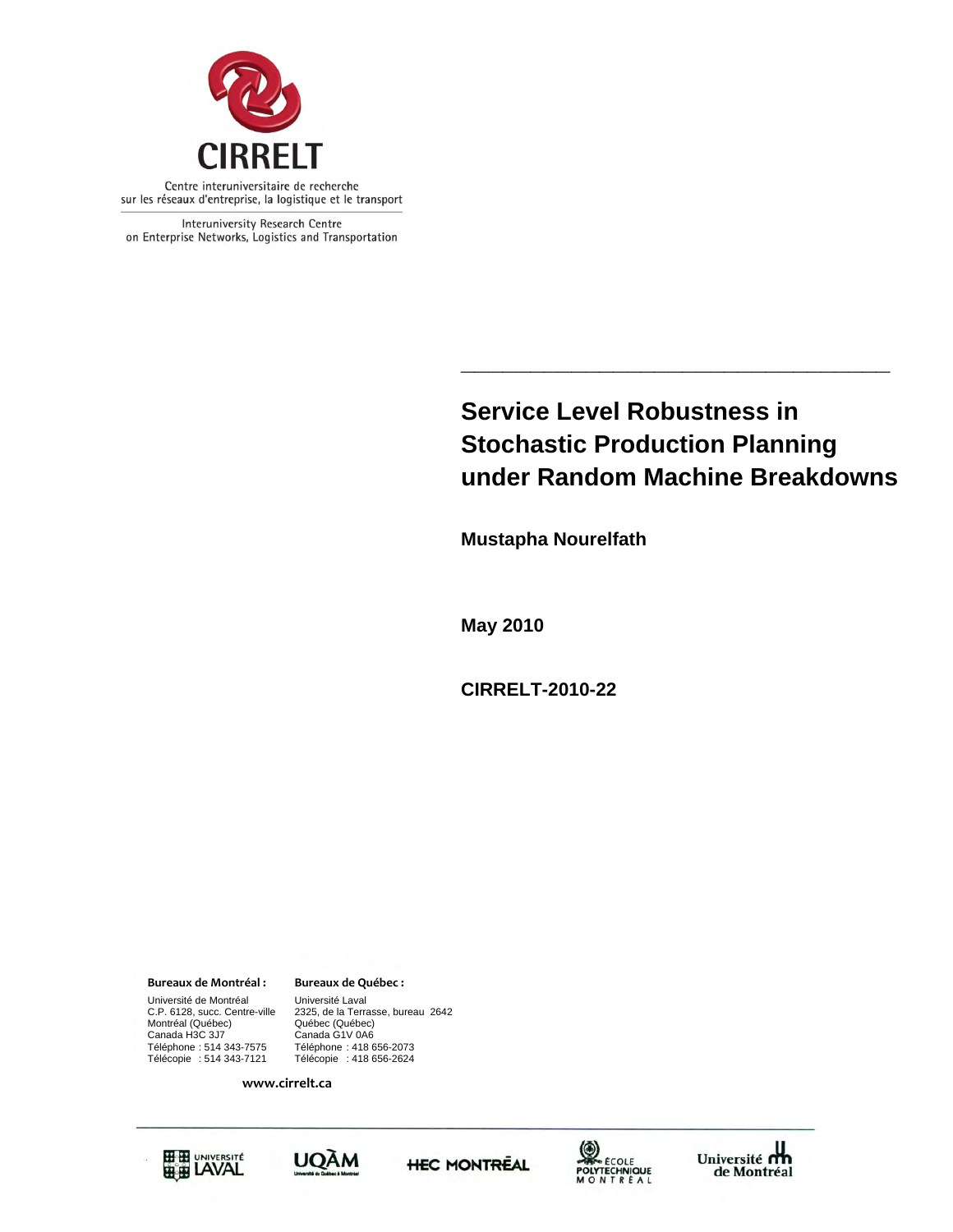# **Service Level Robustness in Stochastic Production Planning under Random Machine Breakdowns**

# **Mustapha Nourelfath\***

Interuniversity Research Centre on Enterprise Networks, Logistics and Transportation (CIRRELT) and Mechanical Engineering Department, Pavillon Adrien-Pouliot, Université Laval, Québec, Canada G1K 7P4

**Abstract** In this paper, we consider a multi-period, multi-product production planning problem where the production rate and the customer service level are random variables due to machine breakdowns. In order to determine robust production plans, constraints are introduced in the stochastic capacitated lot-sizing problem to ensure that a prespecified customer service level is met with high probability. The probability of meeting a service level is evaluated by using the first passage time theory of a Wiener process to a boundary. A two-step optimization approach is proposed to solve the developed model. In the first step, the mean-value deterministic model is solved. Then, a method is proposed in the second step to improve the probability of meeting service level. The resulting approach has the advantage of not being a scenario-based one. It is shown that substantial improvements in service level robustness are often possible with minimal increases in expected cost.

**Keywords**. Robust production planning, random failures, service level, first passage time, Brownian motion.

**Acknowledgements.** The author would like to thank the editor, and the anonymous referees for their constructive comments and recommendations which have improved the presentation of this paper. He would like to thank also the Natural Sciences and Engineering Research Council of Canada (NSERC) for financial support.

Results and views expressed in this publication are the sole responsibility of the authors and do not necessarily reflect those of CIRRELT.

Les résultats et opinions contenus dans cette publication ne reflètent pas nécessairement la position du CIRRELT et n'engagent pas sa responsabilité. **\_\_\_\_\_\_\_\_\_\_\_\_\_\_\_\_\_\_\_\_\_\_\_\_\_\_\_\_\_**

<sup>\*</sup> Corresponding author: Mustapha.Nourelfath@cirrelt.ca

Dépôt légal – Bibliothèque et Archives nationales du Québec Bibliothèque et Archives Canada, 2010

<sup>©</sup> Copyright Nourelfath and CIRRELT, 2010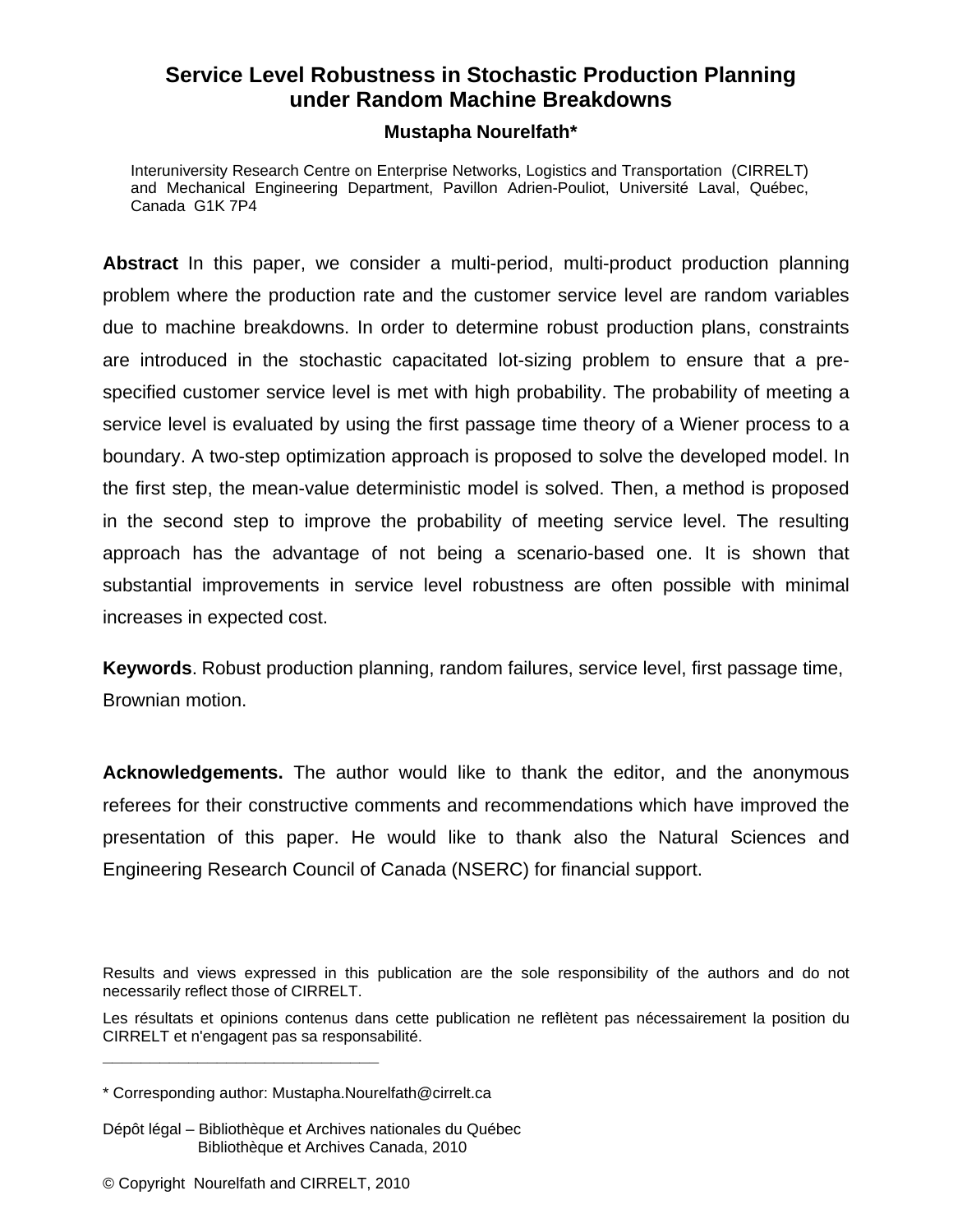# **1. Introduction**

We are concerned with the problem of ensuring robust customer service levels when addressing a multi-period, multi-product (MPMP) production planning problem in a manufacturing system subject to random failures and repairs. The service level is measured by the fraction of demand satisfied on time, and due to random failures, it is a stochastic process. In this context, it is important to evaluate the probability of meeting such a service level. Higher probability corresponds to more robust service level. In fact, if a production manager promises to a customer the satisfaction of his demand with a given service level, it is important to honour her/his promise. Otherwise, not only some of the required demand will not be delivered, but even the promised (reduced) quantities will not be delivered on time. Measuring a service level and its robustness are directly motivated from manufacturing and distribution practices and represent decisive topics to investigate (Hausman et al., 1998). Even if there is a substantial literature on the mathematical analysis of manufacturing systems, few papers are concerned with the service level robustness. A literature survey on performance evaluation of manufacturing systems can be found for example in (Dallery and Gershwin, 1992). The goal of a large number of the existing work is to predict the production rate and average inventory levels. In (Chew and Johnson, 1996), the authors develop an approximate method for predicting the service level of a multi-echelon inventory system. There have been also some studies in the literature on explicit evaluation of the output variability. In (Tan, 1999), a discrete flow model is used to estimate the variance of the production output as a function of time. In (Ciprut et al., 1999) and (Nourelfath and Hongler, 2004), this variance is evaluated by using a fluid modelling approach. The later consists in using continuous variables to characterize the flow of parts, and obviously involves continuous stochastic processes. In this paper, we adopt also a fluid modelling approach to derive a closed form expression of the probability of meeting a service level. More precisely, we consider the problem of determining quantities of items (lot sizes) to be produced during each period of the planning horizon. The objective in lot-sizing models is to minimize the total cost in the planning horizon, regarding fulfilment of products demand, machines capacities, etc. Solution methodologies vary from traditional linear mixed integer programming, and associated branch and bound exact methods to heuristic methods: see for example (Wolsey, 2002) for a survey. The setting of lot sizes is usually considered as a decision related to tactical planning, which is a medium-term activity. In aggregate planning, the lot sizing models are extended by including labor resource decisions (Shapiro, 1993; Sipper, 1997; Wolsey, 2002; Wienstein and Chung, 1999). Tactical planning bridges the transition from the strategic planning level (long-term) to the operational planning level (short-term). At all production planning levels, it is very important to take into account both system uncertainties (machine failures) and environmental uncertainties such as products demands and processes yields. In spite of this, traditional mathematical programming models for production planning tend to be deterministic (Shapiro, 1993; Sipper, 1997), leading to unsatisfactory production plans in the presence of such uncertainties.

A review of some of the existing literature on production planning under uncertainty is provided in (Mula et al., 2006). There are two bodies of literature that are related to the present paper: production planning models with service level constraints using stochastic and robust optimization tools; and reliability models. We briefly review some important papers in each category.

Silver (1978) proposed a heuristic procedure to solve the stochastic dynamic single-item uncapacitated lot-sizing problem considering different service level measures. This heuristic is based on a simple, but effective, procedure for the deterministic case. Askin (1981) proposed a heuristic that solves the same problem but which includes the cost effects of the demand randomness. This heuristic uses an order-up-to policy combined with a least period cost approach. Tarim and Kingsman (2004) addressed the multi-period single-item inventory lot-sizing problem with stochastic demands under the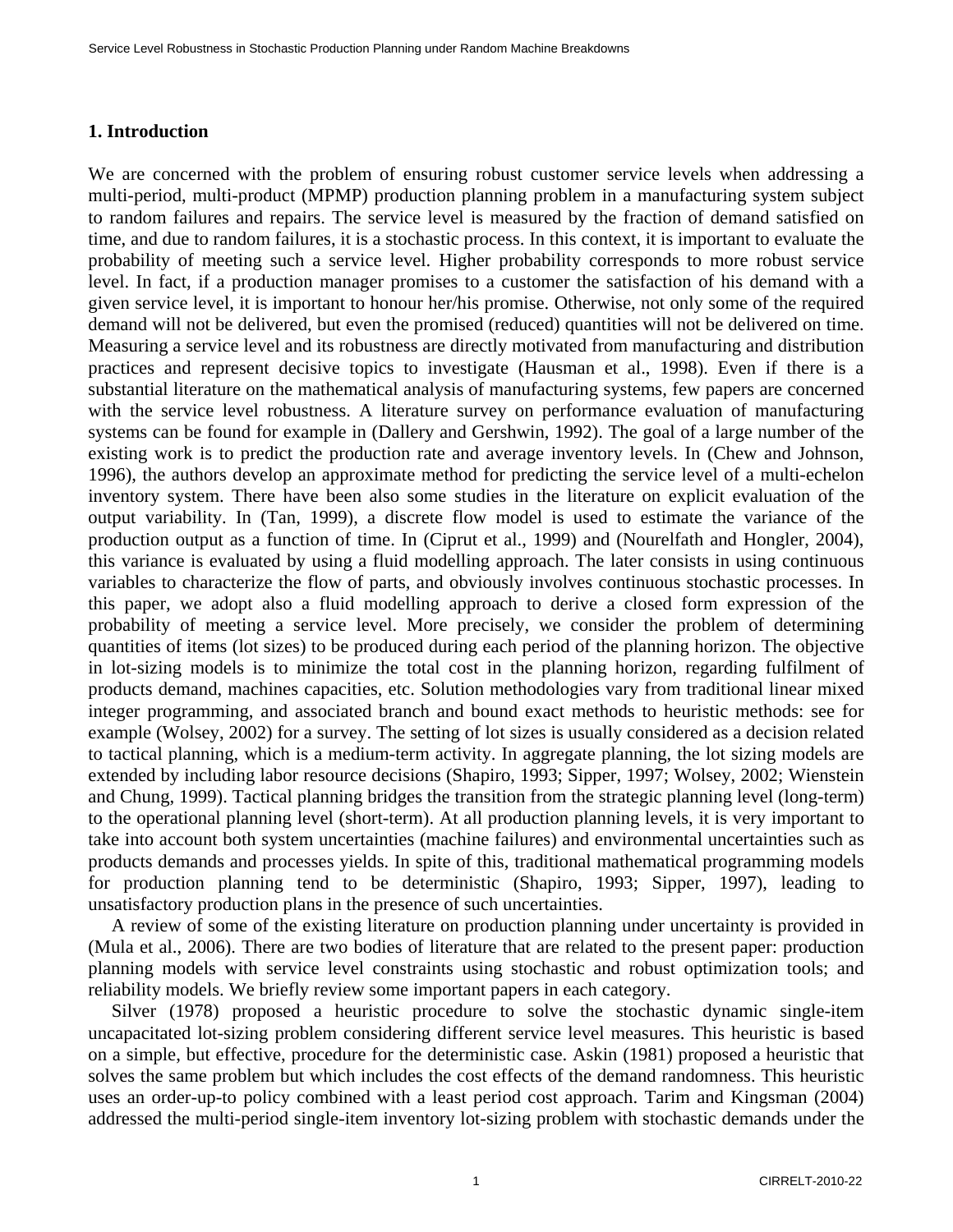''static–dynamic uncertainty'' strategy in (Bookbinder and Tan, 1988). In this strategy, the replenishment periods are fixed at the beginning of the planning horizon, but the actual orders are determined only at those replenishment periods and depend upon the demand that is realised. In a follow-up paper, Tarim and Kingsman (2006) considered backorder costs instead of service level. In (Tempelmeier, 2007), the author considered the uncapacitated single-item dynamic lot-sizing problem with stochastic period demands and backordering. He presented a model formulation that minimizes the setup and holding costs with respect to service level constraints. In (Vargas, 1999), it was shown that for a model formulation with backorder costs and stationary unit production costs the exact solution can be found by using a shortest-path algorithm. For the same model but with non-stationary unit production costs, Sox (1997) formulated a nonlinear mixed-integer program and developed a dynamic programming algorithm. Within this context, stochastic programming (Dantzig, 1955; Kall and Wallace, 1994; Birge and Louveaux, 1997; Kall and Mayer, 2005) and robust optimisation (Mulvey et al., 1995) have seen several successful applications in production planning. In (Escudero et al., 1993) a multi-stage stochastic programming approach was used for addressing an MPMP production planning model with random demand. Alfieri and Brandimarte (2005) reviewed the multistage stochastic models applied in multi-period production and capacity planning in the manufacturing systems. Leung and Wu (2004) proposed a robust optimisation model for stochastic aggregate production planning. Wu (2006) applied the robust optimisation approach to uncertain production loading problems with import quota limits under the global supply chain management environment. In (Leung et al., 2007) a robust optimisation model was developed to address a multi-site aggregate production planning problem in an uncertain environment. Kazemi Zanjani et al. (2009) proposed a multi-stage stochastic programming approach for multi-product capacitated lot-sizing with uncertain demand and random processes yields. Kazemi Zanjani et al. (2010) proposed two robust optimisation models with different recourse cost variability measures to address MPMP production planning with uncertain yield.

In reliability, there exist also many papers dealing with production planning under machine failures (Cho and Parlar, 1991; Dekker, 1996; Marseguerra et al., 2005). Generally, the objective of these planning models is either to maximize the availability, or to minimize the maintenance cost. These models are generally solved by coupling optimization methods with analytical tools or simulation. In (Panda et al., 2008), the authors have considered an economic production lot-size model for imperfect products in which production rate is a fixed quantity and the demand rate is probabilistic. Lee (2008) has developed a maintenance model in multi-level multi-stage system. This model gives the optimal amount of investment in preventive maintenance that reduces the variance from the target value of the quality characteristics. In (Sana, 2010), the author has investigated an economic production lot-size model in an imperfect production system. The total costs in this investment model include manufacturing cost, setup cost, holding cost and reworking cost of imperfect quality products. The author shows that the production cost per unit item is convex function of production rate.

In the above-mentioned papers, machine breakdowns are either ignored, or studied from a reliability optimization perspective. While it is vital for production managers to take into account machine failures, such a problem is regretfully complex when viewed with a production planning optimization perspective. It is indeed possible to use stochastic and robust optimization approaches to model random failures and repairs. However, these approaches are scenarios-based and they may lead to models of non manageable sizes. In fact, their main drawback is the complexity of the resulting optimization models that become computationally intractable as the number of scenarios increases. In a recent contribution applying robust optimization approaches in sawmill production planning (Kazemi Zanjani et al., 2010), we have shown that there is a trade-off between the service level robustness and the expected cost. In a very service sensitive company that wants to establish a reputation for always meeting customer service level, the robust optimization formulation in (Kazemi Zanjani et al., 2010) allows a decision maker to see explicitly what possible trade-offs between service level variability and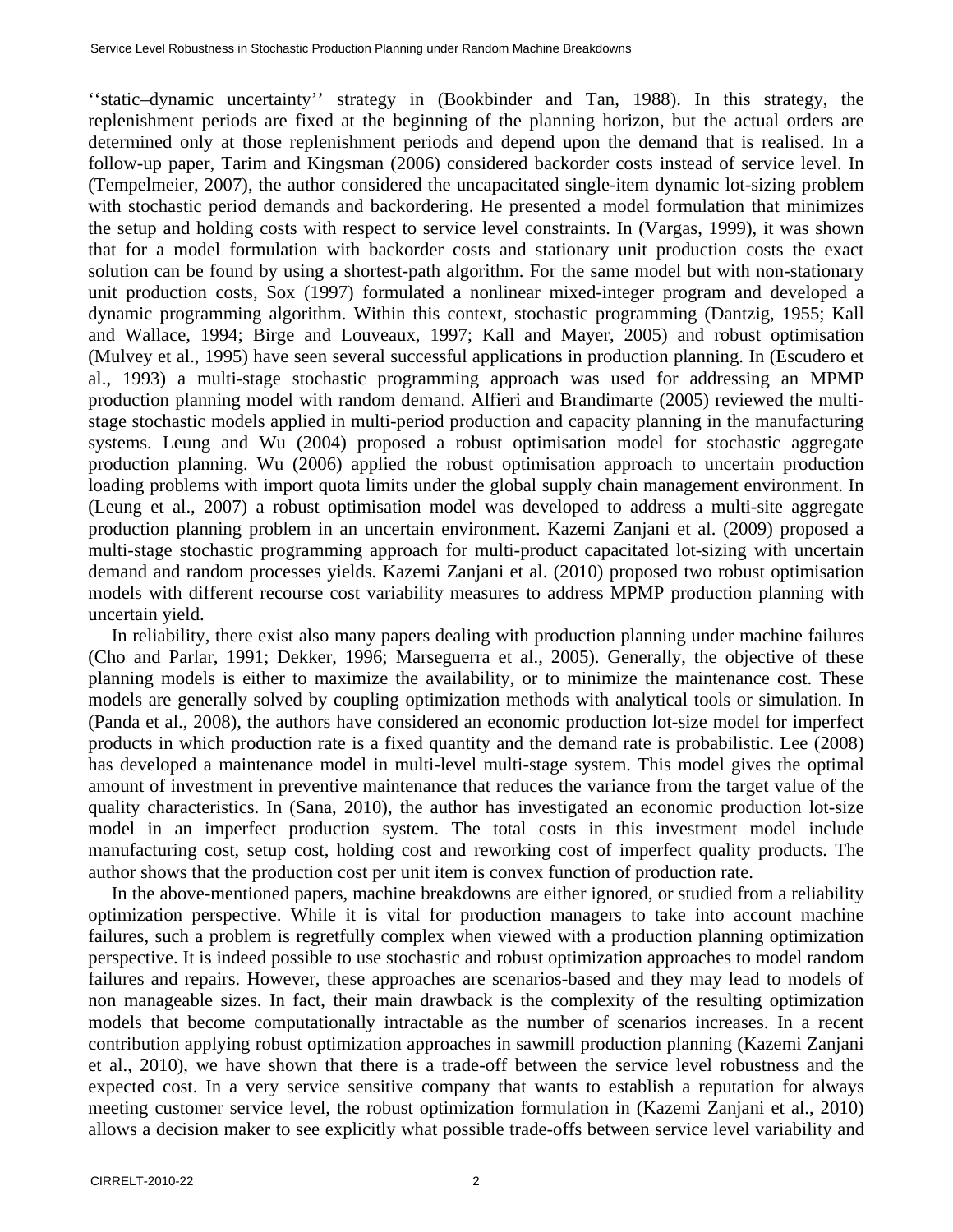the expected cost exists, and to choose a solution that is consistent with his/her willingness to accept risk. In this paper, we adopt a conceptually different point of view to represent the trade-off between the service level robustness and the expected cost increase, when considering random machine failures and repairs. The importance of our contribution lies in the fact that, unlike classical stochastic optimization and robust optimization methods, the proposed approach is *not* a scenario-based one. It incorporates, with a mean value deterministic model, an improvement method of the service level robustness using the first passage time theory of a Wiener process to a boundary.

The remainder of the paper is organized as follows. Section 2-4 presents, respectively, the proposed model, the solution method and an illustrative example. Concluding remarks are in Section 5.

#### **2. The model**

#### **2.1.** *Failure-prone manufacturing system*

Consider a manufacturing system producing a set of products *P* during a given planning horizon *H* including *T* periods. Each period *t* ( $t = 1, 2, ..., T$ ) has a fixed length  $T_t$ . For each product  $p \in P$ , a customer demand  $d_{pt}$  is to be satisfied at the end of period  $t$ . The system is subjected to random machine breakdowns, and it can perform its task with two levels of performance: states 0 and 1. State 1 is a perfect functioning state where the system has a production rate *g*. State 0 is a complete failure state where the system is not producing. The probability distribution of the time between failures is denoted as  $F(t)$  and the probability distribution of the time needed to repair as  $H(t)$ . We assume that these probability measures have respectively the densities  $f(t)$  and  $h(t)$  and that their moments are finite. The failure and the repair rates are denoted by  $\lambda$  and  $\mu$ , respectively. We assume that the parameters of the system (production, failure and repair rates) do not depend on the kind of product. The mean time between failures (MTBF) is:

$$
\frac{1}{\lambda} = \int_{0}^{\infty} t \, dF(t) = \int_{0}^{\infty} t \, f(t) \, dt \,. \tag{1}
$$

The variance and the squared coefficient of variations are, respectively, defined by:

$$
\sigma_{\lambda}^{2} = \int_{0}^{\infty} t^{2} f(t) dt - \left(\frac{1}{\lambda}\right)^{2}, CV_{\lambda}^{2} = \sigma_{\lambda}^{2} \lambda^{2}.
$$
 (2)

Similarly, the mean time to repair (MTTR) is:

$$
\frac{1}{\mu} = \int_0^\infty t \, dH(t) = \int_0^\infty t \, h(t) \, dt \,, \tag{3}
$$

and the variance and the squared coefficient of variations are:

$$
\sigma_{\mu}^{2} = \int_{0}^{\infty} t^{2} g(t) dt - \left(\frac{1}{\mu}\right)^{2}, CV_{\mu}^{2} = \sigma_{\mu}^{2} \mu^{2}.
$$
 (4)

We assume that there exists a steady-state distribution of state probabilities. The steady-state probability of a given state  $k$  ( $k = 0, 1$ ) is denoted by  $p_k$ . Because the system is failure-prone, the production rate is a stochastic process, for which the average and the variance are (Ciprut et al., 1999):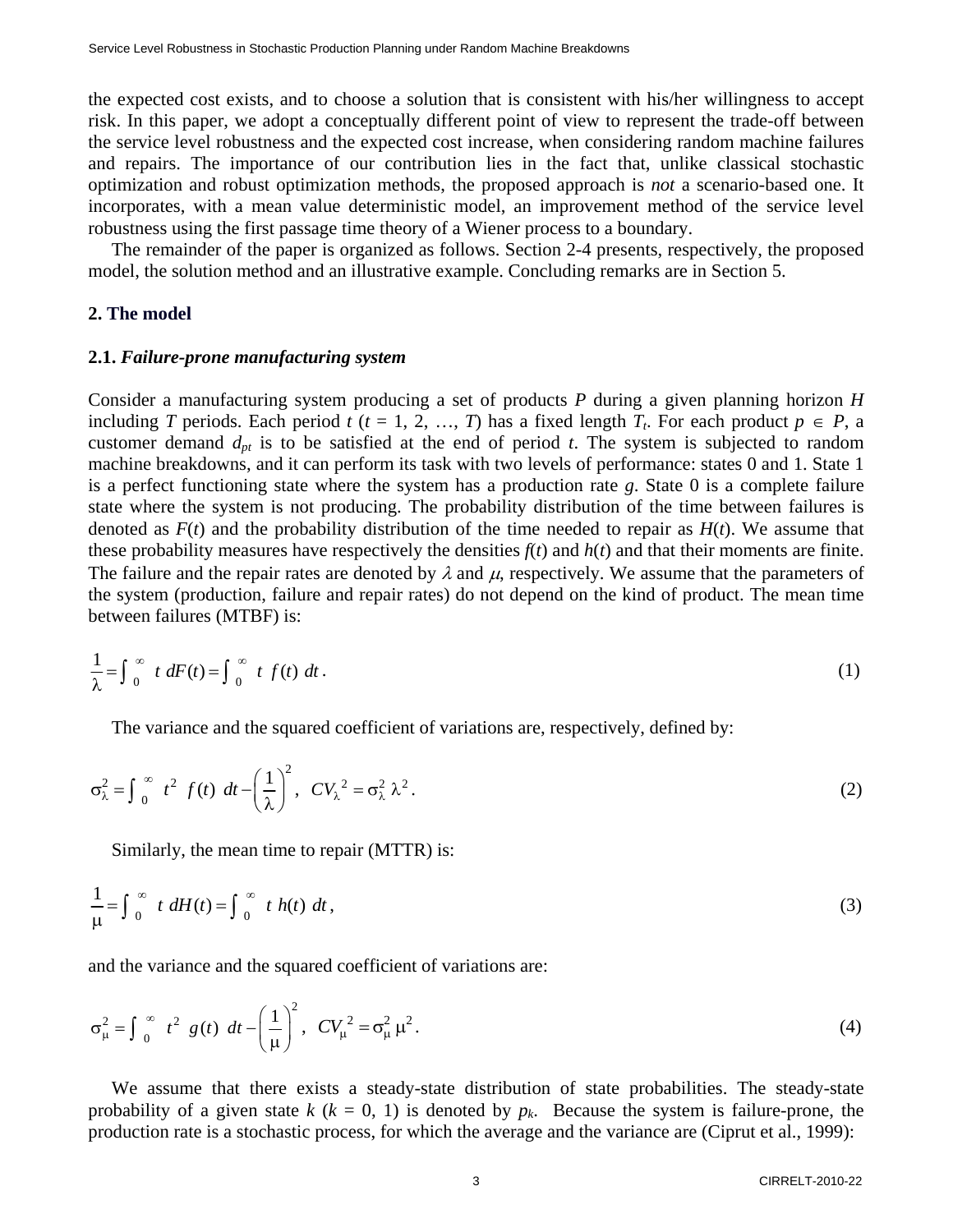$$
\langle G \rangle = g \, p_1 = g \frac{\mu}{\lambda + \mu} \, , \, \sigma_G^2 = g^2 \Big( C V_\lambda^2 + C V_\mu^2 \Big) \Bigg\{ \frac{\lambda \mu}{\left( \lambda + \mu \right)^3} \Bigg\} . \tag{5}
$$

The squared coefficient of variation of the production rate is then:

$$
CV_G^2 = \left(\frac{\sigma_G}{\langle G \rangle}\right)^2 = \frac{\lambda \left(CV_\lambda^2 + CV_\mu^2\right)}{\mu(\lambda + \mu)}.
$$
\n<sup>(6)</sup>

#### **2.2.** *General description of the problem*

The production planning problem considered in this paper is a stochastic multi-product capacitated lotsizing problem. The decisions involve determination of quantities of items (lot sizes) to be produced in each period. Lot-sizing is one of the most important problems in tactical production planning. Almost all manufacturing situations involving a product-line contain capacitated lot-sizing problems, especially in the context of batch production systems. The objective function is to minimize the sum of production costs, while satisfying the demand for all products over the entire horizon. The constraints are related to the capacity, the set-up and the dynamics of the inventory and the backorder. The main particularity of the proposed model is that it introduces constraints to ensure that pre-specified target customer service levels are met with high probabilities. This variation of the capacitated lot-sizing problem is modelled to determine the production plans with robust customer service level. Before introducing the mathematical model, let us introduce some definitions related to service level.

#### **2.3.** *Definitions*

The backorder size of product  $p$  by the end of period  $t$ , denoted by  $B_{pt}$ , is governed by a stochastic process. We assume that the demand  $d_{pt}$  is deterministic. The service level  $SL_{pt}$  is a stochastic process that can be defined, for a period  $t$  and a product  $p$ , by the fraction of demand satisfied on time:

$$
SL_{pt} = \frac{d_{pt} - B_{pt}}{d_{pt}}.
$$
\n
$$
(7)
$$

Let denote by  $|P|$  the number of products. We can also define average service levels as follows:

$$
SL_t = \sum_{p \in P} \frac{SL_{pt}}{|P|} \tag{8}
$$

$$
SL_p = \sum_{t=1}^T \frac{SL_{pt}}{T},\tag{9}
$$

$$
SL = \sum_{p \in P} \sum_{t=1}^{T} \frac{SL_{pt}}{T|P|}.
$$
\n(10)

CIRRELT-2010-22 4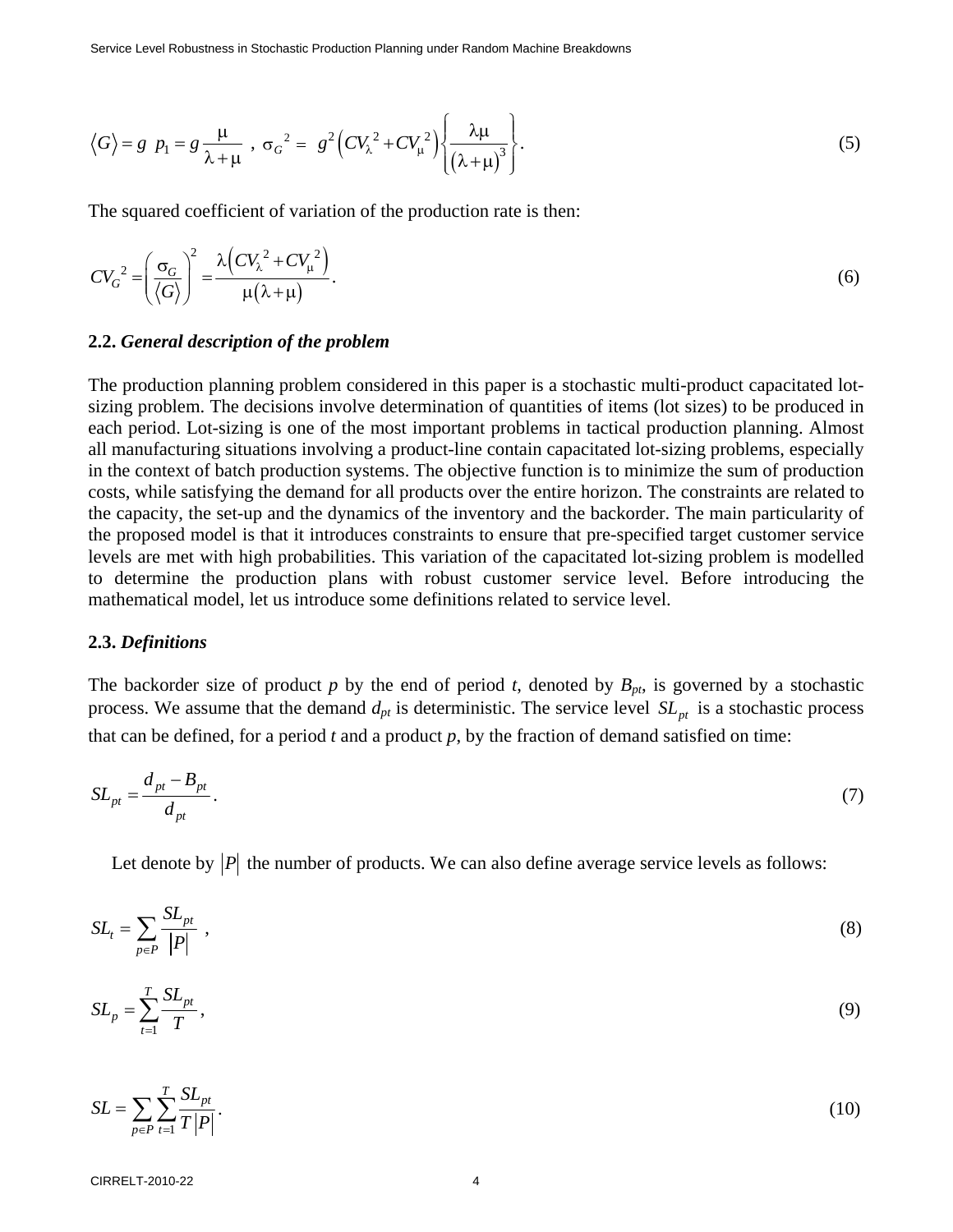For a period *t* and a product *p*, the probability  $\beta_{pt}$  of meeting a service level  $SL_{pt}^*$  is defined as:

$$
\beta_{pt} = Prob(SL_{pt} \ge SL_{pt}^*) \tag{11}
$$

Similarly, the following probabilities are defined:

$$
\beta_p = Prob(SL_p \ge SL_p^*)\tag{12}
$$

$$
\beta_t = Prob(SL_t \ge SL_t^*)\,,\tag{13}
$$

$$
\beta = Prob(SL \ge SL^*)\,. \tag{14}
$$

#### **2.4.** *Mathematical model*

Minimize 
$$
\sum_{p \in P} \sum_{t=1}^{T} \left( h_{pt} I_{pt} + b_{pt} B_{pt} + \pi_{pt} x_{pt} + s_{pt} y_{pt} \right),
$$
 (15)

Subject to 
$$
x_{pt} - I_{pt} + I_{p(t-1)} + B_{pt} - B_{p(t-1)} = d_{pt}, \ p \in P, t = 1, 2, ..., T,
$$
 (16)

$$
x_{pt} \le \left(\sum_{q\ge t} d_{pq}\right) y_{pt}, \ \ p \in P, \ t = 1, 2, ..., T,
$$
 (17)

$$
\sum_{p \in P} x_{pt} \le G \, T_t, \ t = 1, \ 2, \ \dots, \ T,
$$
\n(18)

$$
SL_{pt} \ge SL_{pt}^* \; ; \; p \in P, \; t = 1, \; 2, \; \dots, \; T \; , \tag{19}
$$

$$
\beta_{pt} \ge \beta_{pt}^* , \ p \in P, \ t = 1, 2, ..., T,
$$
\n(20)

$$
x_{pt}, I_{pt}, B_{pt} \in \mathbf{N}; y_{pt} \in \{0, 1\}.
$$

The objective function (15) consists of:

- a total holding cost of the inventory 1 , *T*  $pt^{\mathbf{I}}$  pt  $p \in P$  t  $h_{nt}$ *I*  $\sum_{p \in P} \sum_{t=1} h_{pt} I_{pt}$ , with  $h_{pt}$  is the inventory holding cost per unit of product  $p$  by the end of period  $t$ , and  $I_{pt}$  is the inventory level of product  $p$  at the end of period  $t$ ;
- a backorder cost (backlogs are allowed) 1 *T*  $_{pt}\bm{\nu}_{pt}$  $p \in P$  t  $b_{nt}B$  $\sum_{p \in P} \sum_{t=1} b_{pt} B_{pt}$ , with  $b_{pt}$  is the backorder cost (lost

opportunity and goodwill) per unit of product  $p$  by the end of period  $t$ , and  $I_{pt}$  is the inventory level of product *p* at the end of period *t*;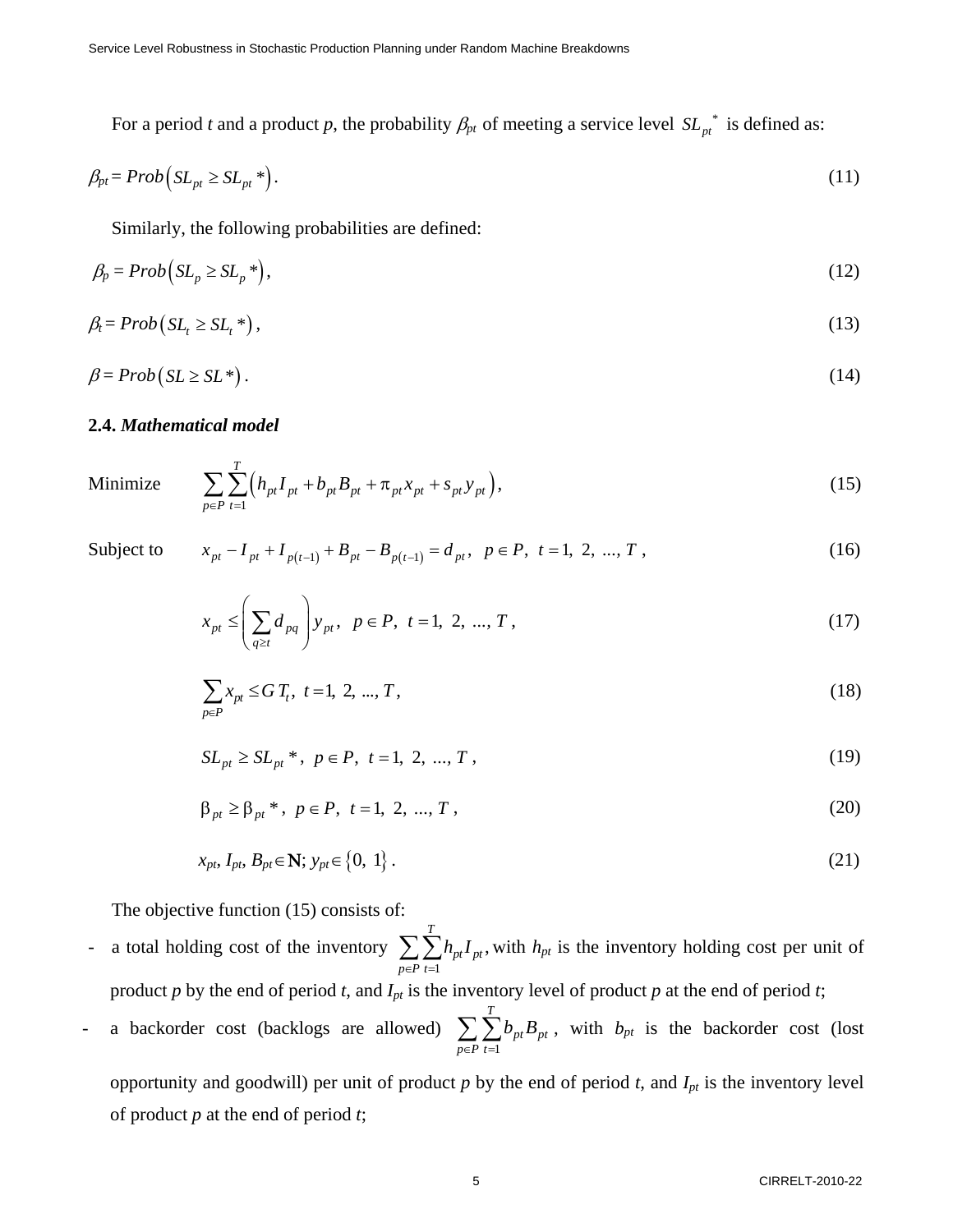- a total production cost 1 *T*  $pt$ <sup> $\lambda$ </sup>pt  $p \in P$  t *x*  $\sum_{p \in P} \sum_{t=1} \pi_{pt} x_{pt}$ , with  $\pi_p$  is the variable cost of producing one unit of product *p* 

in period  $t$ , and  $x_p$  is the quantity of product  $p$  to be produced in period  $t$ ; and

- a total setup cost 1 *T pt pt*  $p \in P$  t *s y*  $\sum_{p \in P} \sum_{t=1} s_{pt} y_{pt}$ , with  $s_{pt}$  is the fixed set-up cost of producing product *p* in period *t*,

and *ypt* is a binary decision variable. Each time that production of item *p* begins in a period *t*, a setup must take place and  $y_{pt}$  is equal to 1; otherwise,  $y_{pt}$  is equal to 0.

The first constraint (16) relates inventory or backorder at the start and end of period *t* to the production and demand in that period. There is no optimal solution where  $I_{pt} > 0$  and  $B_{pt} > 0$ simultaneously, since the objective function can be improved by decreasing both  $I_{pt}$  and  $B_{pt}$  until one becomes zero. Equation (16) ensures simply that the sum of inventory (or backorder) of product *p* at the end of period *t* is equal to its inventory (or backorder) in the previous period plus the total production of that product in that period, minus the product demand for that period. For  $t = 0$ , we assume that  $B_{p0} = I_{p0} = 0$  and  $x_{p0} = d_{p0} = 0$ . The second constraint (17) forces  $x_{pt} = 0$  if  $y_{pt} = 0$  and

frees  $x_{pt} \ge 0$  if  $y_{pt} = 1$ . In equation (17), the quantity  $\left(\sum_{q \geq t} d_{\textit{pq}}\right)$  $d_{pa}$  is an upper bound of  $x_{pt}$ . Equation (18)

corresponds to the available production capacity constraint.

Equation (19) ensures that each service level  $SL_{pt}$  is higher than a pre-specified target value  $SL_{pt}^*$ .

Equation (20) ensures that each probability  $\beta_{pt}$  of meeting the service level  $SL_{pt}^{*}$  is higher than a prespecified target value β*pt*\*.

The model (15)-(21) represents a stochastic optimization problem. As an approximation, the meanvalue deterministic model can be formulated by considering the expected values of the random variables. Solving this mean-value equivalent model relies on the evaluation of the probability  $\beta_{pt}$  used in the chance constraints (20). The difficulty of solving the mean-value model with constraints (20) will be discussed after presenting the method used to evaluate the probability  $\beta_{pt}$ .

# **3. The solution method**

#### **3.1.** *Evaluation of the probability to meet a service level*

#### 3.1.1. *Basic idea*

The instantaneous cumulative production  $x(t)$  represents the number of parts produced during a time interval [0,  $t$ ]. The instantaneous production rate  $G(t)$  is linked to  $x(t)$  via the differential equation:

$$
\frac{d}{dt}x(t) = G(t); x(0) = x_0 \text{ and } G(0) = g.
$$
\n(22)

Due to machine breakdowns,  $x(t)$  is a stochastic process and Equation (22) is a stochastic differential equation in which the noise source is  $G(t)$ . For asymptotically large times, we assume that  $x(t)$  reaches a stationary regime. This assumption holds since we are concerned with tactical production planning. In fact, even if the time horizon for tactical production planning may vary depending on the industry, a typical value is one month (or more) that is sufficient for the system to reach a stationary regime. Due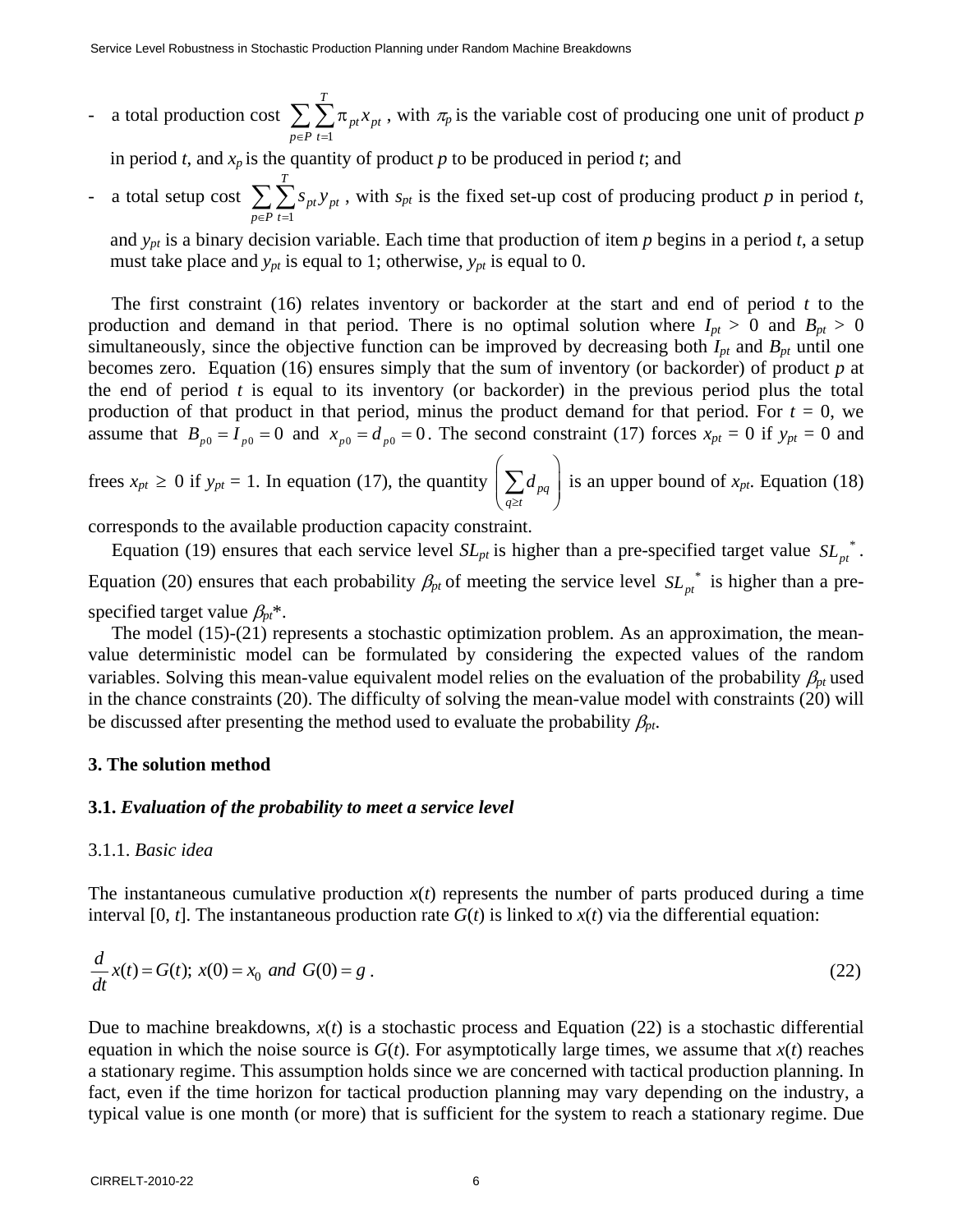to the central limit theorem, the cumulative production can be characterized by a Gaussian law. The asymptotic dynamics of  $x(t)$  can be described by a drifted Brownian motion (Ciprut et al., 1999). It is well known that the first passage time of such a Wiener process to a boundary has an inverse Gaussian (IG) distribution: see for example (Seshadri, 1993). The probability  $\beta_{pt}$  of meeting a service level is evaluated as a function of this IG distribution. The distribution function of the first passage time of Brownian motion with positive drift was derived by Schrödinger (1915) and Smoluchowski (1915). In two important works, Tweedie (1957a,b) profiled the statistical properties of IG distributions. In (Chen et al., 2004), the authors propose a simulation algorithm to estimate means, variances, and covariances for a set of order statistics from IG distributions. While the works of Schrödinger and Smoluchowski seem to be the earliest references to this law, many answers to questions relating to the physical phenomenon of Brownian motion had already been announced in an ingeniously heuristic way in (Bachelier, 1900). At the basis of such relatively "old" contributions, we evaluate the probability  $\beta_{pt}$  of meeting a target service level.

# 3.1.2. *A closed form approximation*

Under the assumption of a deterministic demand, using Equations (7) and (11), we have:

$$
\beta_{pt} = Prob\left(B_{pt} \le B_{pt}^*\right),\tag{23}
$$

where the backorder  $B_{pt}$  is a random variable (since the produced quantity  $x_{pt}$  is random), and  $B_{pt}$ <sup>\*</sup> is a target backorder given by the quantity  $B_{pt}^* = d_{pt} - SL_{pt}^* d_{pt}$ .

From Equation (16), we have  $B_{pt} = d_{pt} - x_{pt} + B_{p(t-1)} - I_{p(t-1)}$ . It follows that:

$$
\beta_{pt} = Prob\Big(x_{pt} \ge d_{pt} - B_{pt} * + B_{p(t-1)} - I_{p(t-1)}\Big). \tag{24}
$$

The operation time needed to produce the quantity  $x_{pt}$  is denoted by  $OT_{pt}$ . It is also a random variable for which the average is given by:

$$
\left\langle OT_{pt}\right\rangle = \frac{\left\langle x_{pt}\right\rangle}{\left\langle G\right\rangle} = \frac{\left\langle x_{pt}\right\rangle}{g \mu} \left(\lambda + \mu\right),\tag{25}
$$

with  $\langle x_{pt} \rangle$  is the average of  $x_{pt}$ .

Note that since the quantity  $x_{pt}$  is a decision variable, the manufacturing facility may produce during a time that is shorter than the length period  $T_t$  (in particular, if it is decided not to produce a product  $p$ during a given period *t*, the operation time  $OT_{pt}$  is 0). Because of this, in all the mathematical developments of this paper, the cumulative production characterized during the time interval  $[0, OT_{pt}]$ with  $0 \leq OT_{pt} \leq T_t$ .

**Proposition 1.** For every period *t* and every product *p*, the probability  $\beta_{pt}$  of meeting a service level  $SL_{nt}^*$  can be approximated by: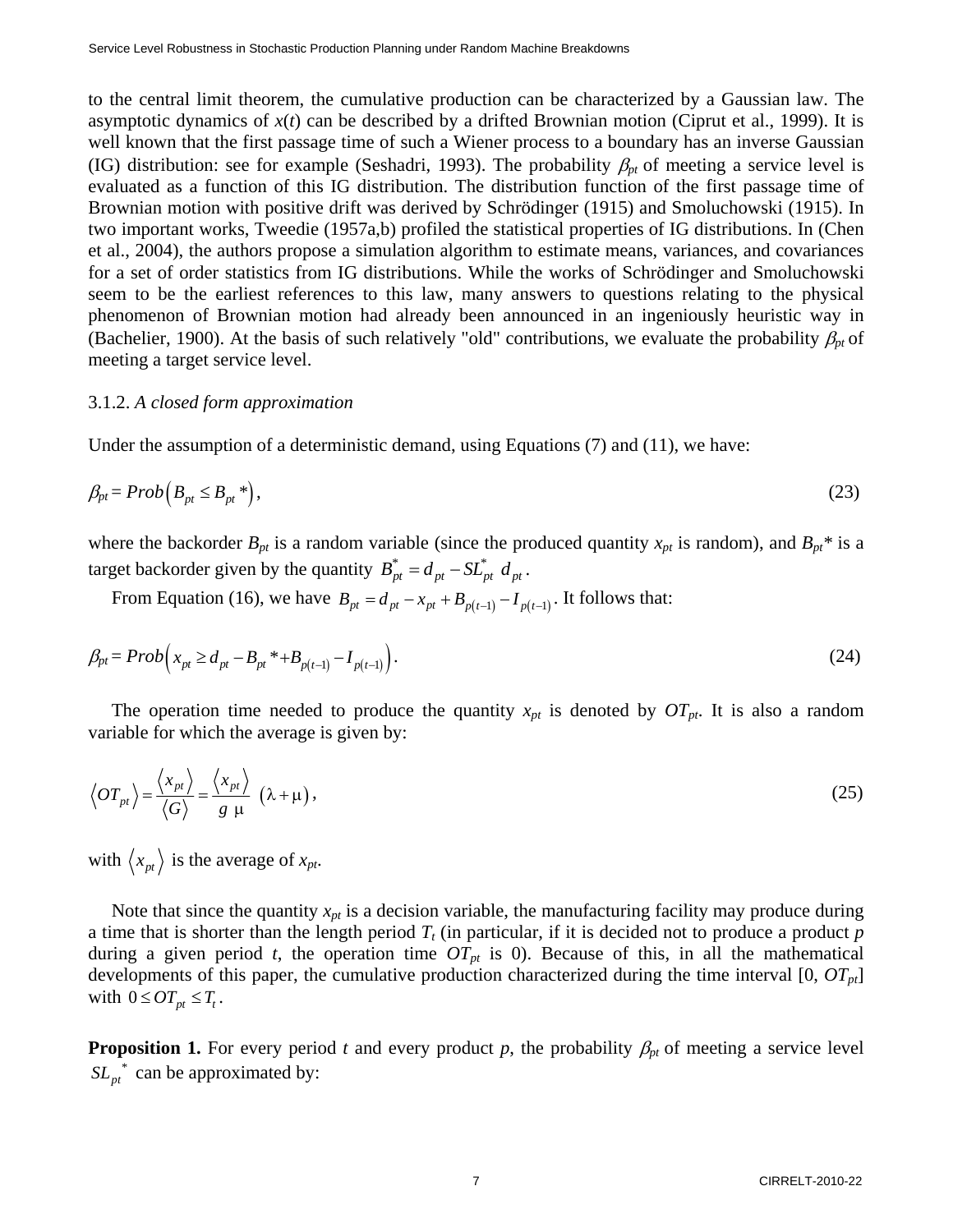Service Level Robustness in Stochastic Production Planning under Random Machine Breakdowns

$$
\beta_{pt}(z) \Box 1 - \frac{1}{2} Erfc\left(\frac{1}{CV_G}\sqrt{\frac{z}{2}}\left(1 - \frac{\langle OT_{pt}\rangle}{z}\right)\right),\tag{26}
$$

where the variable  $z \geq \langle OT_{pt} \rangle$  is the effective operation time, and  $Erfc(x) = \frac{2}{\sqrt{\pi}} \int_{x}^{\infty} \exp(-t^2) dt$ .

**Proof.** The detailed proof is given in Appendix. It is composed of the following three steps:

*Step 1* – The cumulative production  $x(t)$  is characterized as a Wiener process, for which the transition probability density is evaluated by a Gaussian law:

$$
P(x,t/x_0,0) = \frac{1}{\sqrt{2\pi\sigma_G^2 t}} exp\left\{-\frac{\left(x-\langle G\rangle t\right)^2}{2\sigma_G^2 t}\right\}.
$$

*Step 2* – The first passage time of  $x(t)$  to a boundary is shown to have an inverse Gaussian distribution with the density:

$$
R(\langle x_{pt} \rangle, s) = \frac{\langle x_{pt} \rangle}{\sqrt{2\pi \sigma_G^2 s^3}} exp\left\{-\frac{(\langle x_{pt} \rangle - \langle G \rangle s)^2}{2\sigma_G^2 s}\right\}, \ s \ge 0.
$$

*Step 3* – The probability  $\beta_{pt}(z)$  is evaluated as  $Prob\left\{OT_{pt} \leq z\right\} = \int_{z} R\left(\langle x_{pt}\rangle, s\right) ds$  $\leq z \bigg\} = \int_{z}^{\infty} R(\langle x_{pt} \rangle, s) ds$ , and the closed form approximation given in Proposition 1 is derived.

■

As the random operation time corresponds to a first passage time, it has been characterized by an inverse Gaussian distribution. The later is asymmetric and it is mostly skewed to the right, which corresponds to the qualitative representation existing in the literature: see for example (Vandaele and De Boeck, 2003). This means that if something happens in the system, the impact is dominantly negative: longer lead times will be observed more often than shorter ones (the average is larger than the mode). Since we are interested in the higher robust service levels, automatically this skewness is under the consideration of the management, and it will exploited to improve the probability of  $\beta_{pt}$ .

**Proposition 2.** Let denote by *S* the set of feasible solutions for the capacitated lot-sizing model defined by Equations (15)-(21). The following hold:

- 1. For every solution *s* ∈ *S*, the probability  $\beta_{pt}$  of meeting a target service level  $SL_{pt}^*$  is equal to  $\frac{1}{2}$ .
- 2. If  $\beta_{pt}$   $\neq$  >  $\frac{1}{2}$ 2 , the set *S* is empty.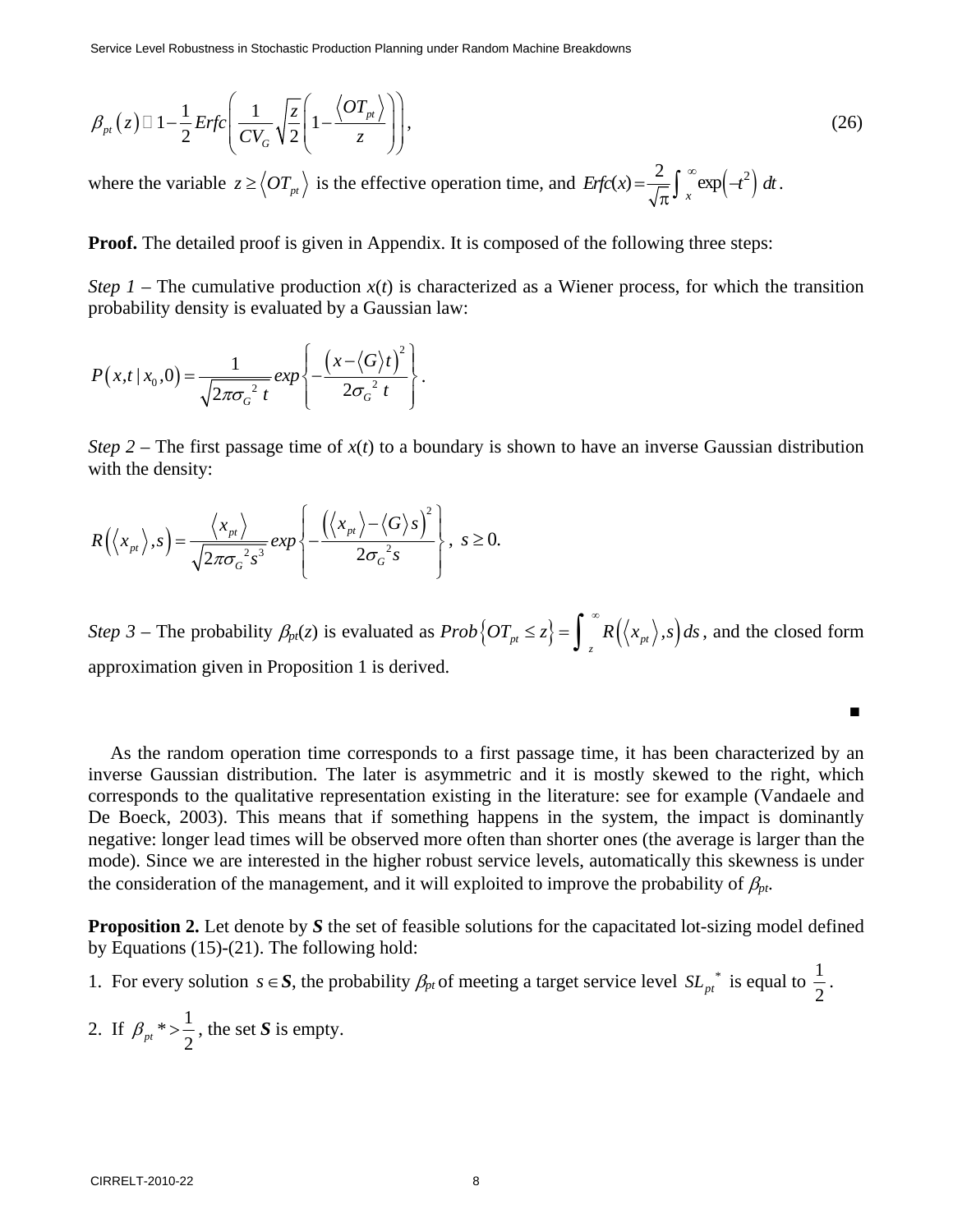**Proof.** For every feasible solution ( $s \in S$ ), the operation times are the expected values of random variables  $OT_{pt}$  ( $p \in P$ ,  $t = 1, 2, ..., T$ ):  $\left\langle OT_{pt}\right\rangle = \frac{\left\langle NP\right\rangle}{\sqrt{C}}$ *x*  $OT_{pt}$  =  $\frac{\langle x_{pt} \rangle}{\langle G \rangle}$ . This means that the system produces during a time  $\langle OT_{pt}\rangle$  to complete the lot size  $\langle x_{pt}\rangle$ . To evaluate the corresponding probability  $\beta_{pt}$ , the variable *z* is replaced by  $\langle OT_{pt}\rangle$  in Equation (26) of Proposition 1. This gives  $\beta_{pt} = \frac{1}{2}$ 2 , since  $Erfc(0) = 1$ . Consequently, if  $\beta_{pt} \rightarrow \frac{1}{2}$ 2 , there is no feasible solution and *S* is empty.

When the variance of the production rate is neglected, the probabilities  $\beta_{pt}$  are equal to 100%. But, in our robust optimization context, this variance is of a central interest. On the one hand, it is indeed very unsatisfactory to use a production plan with a probability of meting a pre-specified service level that is equal to 50% (as shown by Proposition 2). On the other hand, increasing the operation time with only a few percents is sufficient to guarantee success with a high probability. This is due to the complementary error function  $Erfc(x)$  present in Equation (26) of proposition 1: see Figure 1. To

■

illustrate this, let us consider a system with 2  $\sigma_G^2$ *pt*  $\int_{OT_{nt}}^{T} 2 = \frac{G}{\sqrt{G}}$ *pt CV*  $x_{nt} \rangle$   $\langle G \rangle$  $=\frac{\sigma_G^2}{\sqrt{1-\frac{1}{2}}}=0.05$  and impose  $\beta_{pt}=0.95$ . To

obtain this value in Equation (26), we need to have *pt*  $G \rangle z$ *x*  $\Box$  0.7. Therefore, it is needed to produce

during the time  $z \Box \frac{\Lambda^{p} l}{2 \pi I \pi \lambda} \Box 1.43$  $0.7$  $\langle x_{pt} \rangle$   $\langle x_{pt} \rangle$  $z \Box \frac{\sqrt{p}i}{z - i} \Box 1.$  $\Box \frac{\sqrt{p}I}{0.7\langle G \rangle}$   $\Box$  1.43  $\frac{\sqrt{p}I}{\langle G \rangle}$  to guarantee a quality criterion of  $\beta_{pt} = 0.95$ . Note that to have  $\beta_{pt} = 0.9$ , we obtain by following the same procedure,  $z \Box 1.04 \frac{\langle x_{pt} \rangle}{\sqrt{C}}$  $\Box$  1.04  $\frac{\sqrt{p_l}}{\langle G \rangle}$ . This means that increasing the operation time with only 4% is sufficient to guarantee meeting service level with a probability of

 $\beta_{pt} = 0.9$ .

Examples of the probability  $\beta_{pt}$  as a function of *pt*  $\frac{z}{\sqrt{OT_{nt}}}$  are shown in Figure 2. It is clear from this figure that, for diffusive regimes, the ratio  $\frac{z}{\sqrt{OT_{nt}}}$  needs to be slightly larger than unity to guarantee

that the promised service level will be satisfied with a high probability. Furthermore, for smaller lot sizes  $\langle x_{pt} \rangle$  the influence of the fluctuations is more important and the probability  $\beta_{pt}$  is lower.

*pt*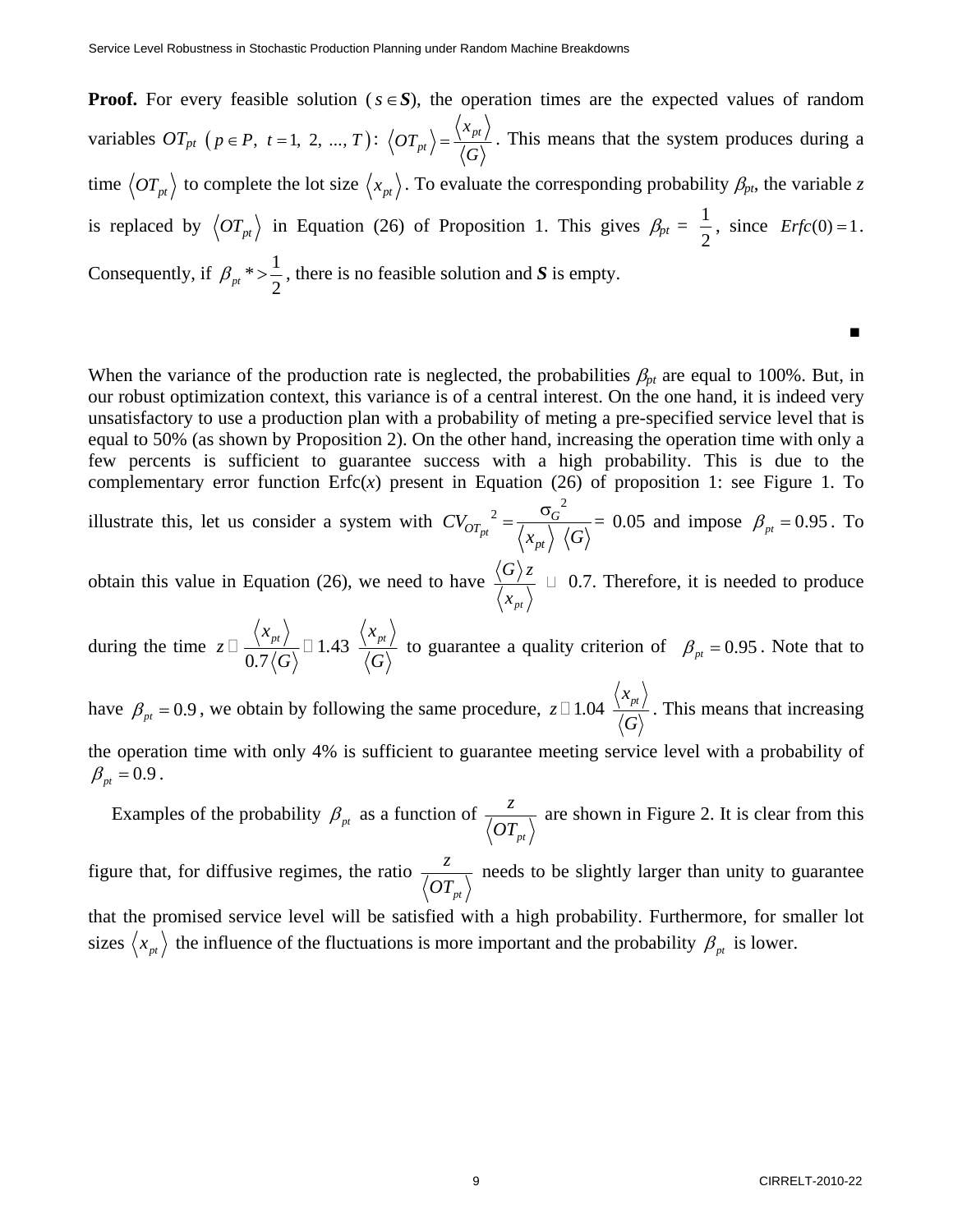

*Figure 1.* The complementary error function.



*Figure 2.* The probability  $\beta_{pt}$  as a function of the ratio *pt z*  $\frac{1}{\sqrt{OT_{nt}}}$ :  $\langle x_{pt} \rangle_a > \langle x_{pt} \rangle_b > \langle x_{pt} \rangle_c$ .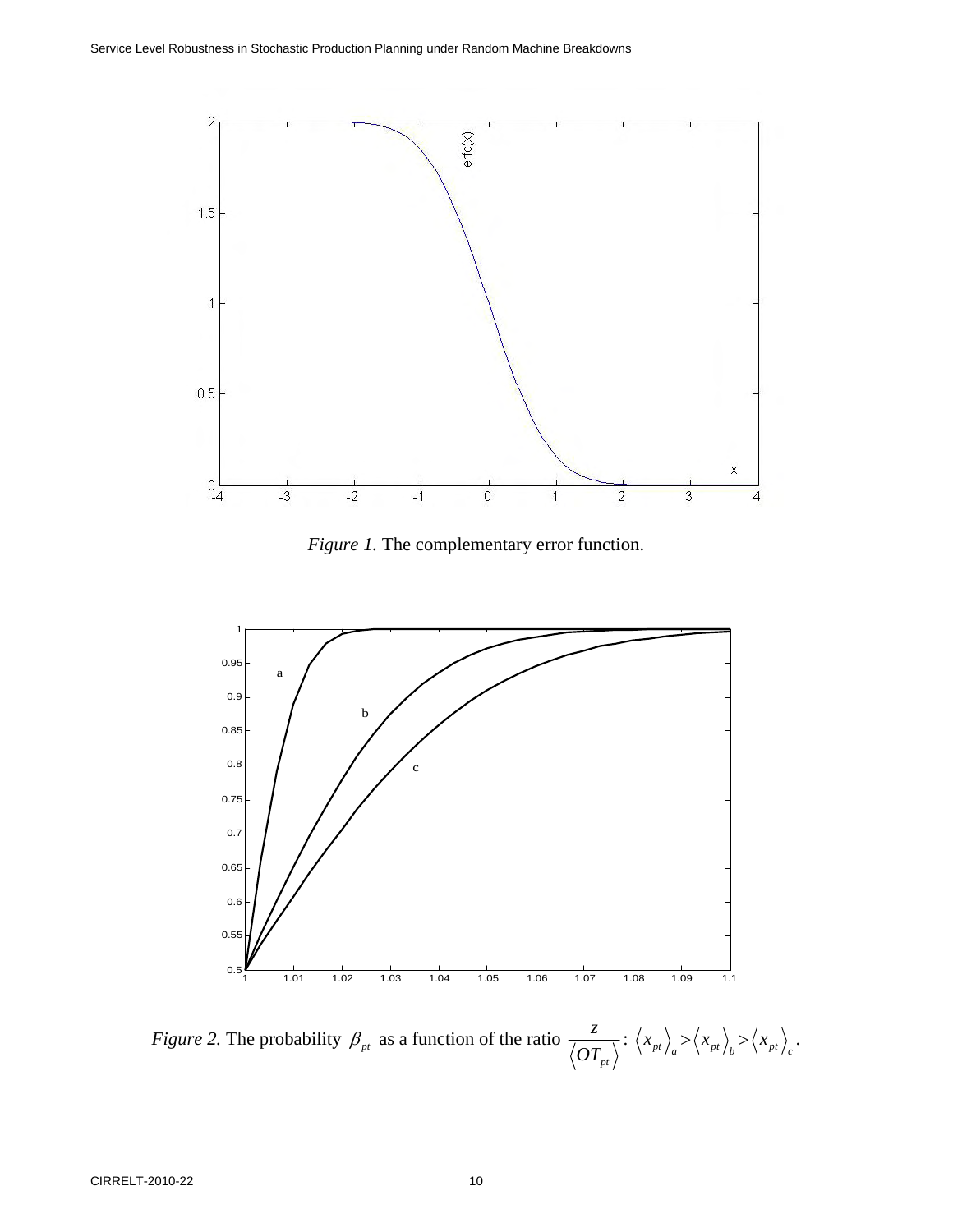#### **3.2.** *Improvement of the probability to meet a service level*

Two cases are distinguished: (1) when  $\beta_{nt}$  \* is less than 100%, an incremental procedure is proposed to improve gradually the probability  $\beta_{pt}$ ; (2) when it is required to have a fully reliable service level, *i.e.*,  $\beta_{nt} \Box$  1, another procedure is used. Both procedures result from Proposition 1 as described below.

#### 3.2.1. *Incremental improvement*

It is usually required to have  $\beta_{pt} \rightarrow \frac{1}{2}$ 2 . However, if we solve the equivalent mean-value deterministic model of the problem formulated by (15)-(21), the set of feasible solutions will be empty. Motivated by the results of the previous subsections, we propose here an improvement procedure of the probability to meet a service level that acts on the optimal solution of the mean-value deterministic model solved without the chance constraints (20). This procedure allows us to ensure these constraints at the basis of Proposition 1.

From Equation (26) and Figure 1, we remark that it is possible to increase the probability  $\beta_{pt}$ , for a system characterised by its given  $\langle G \rangle$  and  $\sigma_G$ , by increasing the effective operation time *z*. By doing so, the ratio *pt z OT* is increased and  $\beta_{pt}$  can be significantly improved, as previously shown by Figure

2. In our production planning problem, this will happen when  $\langle G \rangle > \sum_{i=1}^{\infty} \frac{\langle A_{pt} \rangle}{\langle A_{pt} \rangle}$  $_{p\in P}\left\langle \mathbf{\textit{UI}}_{\textit{pt}}\right\rangle$  $\sum_{p \in P} \frac{\langle x_{pt} \rangle}{\langle \overline{OT}_{pt} \rangle}$ . In this case, the service

levels are of 100% and the objective of increasing slightly a ratio *pt z OT* is to ensure a full service level with a higher probability. More precisely, the operation time  $\langle OT_{pt}\rangle$  is increased by  $k \Delta t$ . The parameter  $k$  varies from 0 to a maximum value fixed by the difference between period length  $T_t$  and the operation time  $\langle OT_{pt}\rangle$ . This means simply that we produce a bit more  $(x_{pt} = \langle x_{pt} \rangle + \langle G \rangle \Delta t)$  to increase the probability  $\beta_{pt}$ . The value of  $\Delta t$  corresponds to the time needed to produce one part  $\Delta t = \frac{1}{\sqrt{2\pi}}$  $\left(\Delta t = \frac{1}{\langle G \rangle}\right)$  $(\gamma \circ \mathbf{G})$ .

The final cost is evaluated for the updated solution after running the same procedure for all products and periods. *x*  $\lambda$ 

If 
$$
\langle G \rangle \le \sum_{p \in P} \frac{\langle x_{pt} \rangle}{\langle OT_{pt} \rangle}
$$
, the system functions during all the period, and another way to increase  $\beta_{pt}$ 

consists in decreasing the promised service level. That is, the new average operation time needed to produce the reduced promised lot size is smaller than  $\langle OT_{pt}\rangle$ . Therefore, producing during  $\langle OT_{pt}\rangle$  (to accumulate such a reduced quantity) may result in a considerable improvement of  $\beta_{nt}$ . That is, for each product and each period, if the mean-value deterministic model has a service level  $SL<sub>nt</sub>$  that is higher than the proposed target  $SL_{pt}$ <sup>\*</sup>, the lot size  $\langle x_{pt} \rangle$  is decreased by the quantity  $\Delta B_{pt} = B_{pt}^* - \langle B_{pt} \rangle$ , without violating the constraints  $SL_{pt} \ge SL_{pt}^*$ , and the new improved  $\beta_{pt}$  is re-evaluated.

It is possible to have some pairs  $\{p, t\}$  for which the constraints  $\beta_{pt} \ge \beta_{pt}^*$  cannot be achieved. This happens when no remaining operation time is available and the service level is equal to the target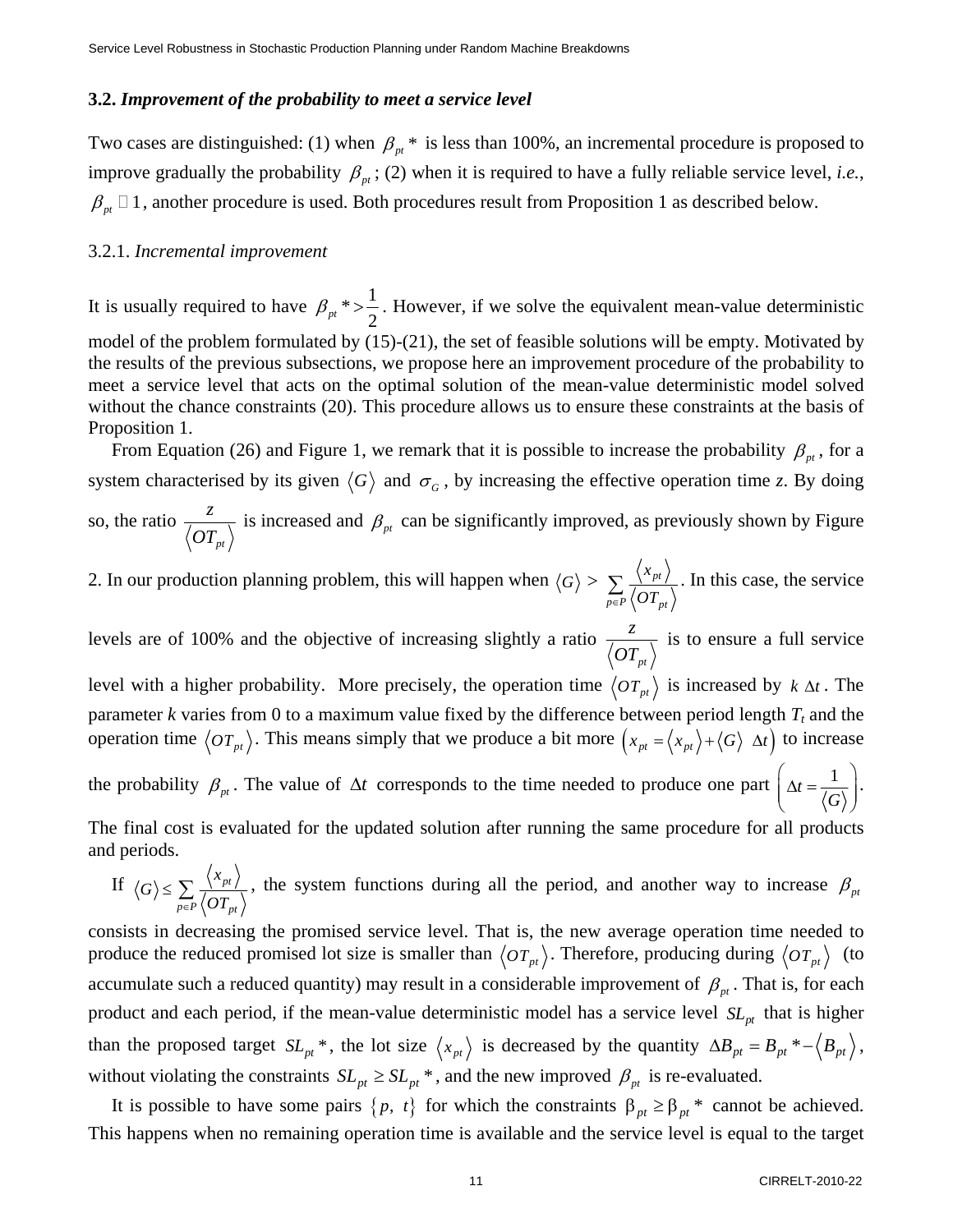value. In this case, to get feasible and robust solutions, it is necessary to improve the system characteristics to have a smaller variation coefficient of the production rate, to relax the service level constraints, or to increase lead times.

It is important to note that Proposition 1 has shown that only slight modifications are sufficient to reach robust solutions. As a result, substantial improvements in service level robustness are often possible with minimal increases in expected cost.

# 3.2.2. *Full improvement procedure*

The following propositions give necessary conditions to reach fully reliable service levels.

**Proposition 3.** For every period *t* and every product *p*, if the effective operation time *z* used to produce the lot size  $\langle x_{pt} \rangle$  is increased by  $4 \frac{\sigma_G}{\langle G \rangle} \left( 4 \frac{\sigma_G}{\langle G \rangle} + \sqrt{2 \langle OT_{pt} \rangle + 4 \frac{\sigma_G^2}{\langle G \rangle^2}} \right)$  $\sigma_G \left( 4 \frac{\sigma_G}{\sqrt{2}} + \sqrt{2 \langle O T_{nt} \rangle + 4 \frac{\sigma_G^2}{\sqrt{2}} } \right)$  $( \vee ) \vee ( \vee )$ , then  $\beta_{pt} \sqcup 1$ .

**Proof.** Since  $Erfc(2) \square 0$  (see Figure 1), by using equation (26) in Proposition 1, we have:

if 
$$
\frac{\langle G \rangle}{\sigma_G} \sqrt{\frac{z}{2}} \left( 1 - \frac{\langle x_{pt} \rangle}{\langle G \rangle z} \right) = 2
$$
, then  $\beta_{pt} \sqcup 1$ .

The only unknown in the above equation is the variable *z*, which is obtained by solving the following second order equation obtained after some simple manipulations:

$$
z^{2}+z\left(2\left\langle OT_{pt}\right\rangle +8\frac{\sigma_{G}^{2}}{\left\langle G\right\rangle ^{2}}\right)+\left\langle OT_{pt}\right\rangle ^{2}=0.
$$

Knowing that *z* is positive, we obtain: 2  $z = \left\langle OT_{pt}\right\rangle + 4\frac{\sigma_G}{\left\langle CY\right\rangle}4\frac{\sigma_G}{\left\langle CY\right\rangle} + \sqrt{2\left\langle OT_{pt}\right\rangle} + 4\frac{\sigma_G}{\left\langle CY\right\rangle^2}$ *G G G*  $\left( \begin{array}{ccc} \pi & \left[ \begin{array}{ccc} \frac{\pi}{2} \end{array} \right] \end{array} \right)$  $=\langle OT_{nt}\rangle + 4\frac{\partial G}{\langle A_{nt}\rangle} + 4\frac{\partial G}{\langle A_{nt}\rangle} + 2\langle OT_{nt}\rangle + 4\frac{\partial G}{\langle A_{nt}\rangle}$ ⎝ ⎠  $\frac{\sigma_{G}}{\sigma_{C}}$  4  $\frac{\sigma_{G}}{\sigma_{C}}$  +  $\left|2\langle OT_{nt}\rangle+4\frac{\sigma_{G}}{\sigma_{C}}\right|$ . ■

**Proposition 4.** For every period *t* and every product *p*, if the effective operation time is equal to  $\langle OT_{nt}\rangle$ and the promised service level is decreased by a value corresponding to a reduced lot size of  $\langle x_{pt} \rangle - 2\sigma_G \sqrt{2 \langle OT_{pt} \rangle}$ , then  $\beta_{pt} \sqcup 1$ .

**Proof.** If the effective operation time is equal to  $\langle OT_{pt}\rangle$  and the promised service level is decreased by a value  $\tau$  such as  $\frac{1}{2}$   $\sqrt{\frac{p}{2}}$   $1-\frac{p}{2}$   $\sqrt{\frac{p}{2}}$   $= 2$ 2  $pt$  |  $\sqrt{U}$  *pt pt*  $G\rangle$   $|\langle OT_{pt}\rangle|$   $\langle OT_{gt}\rangle$ *OT*  $\left(1-\frac{\left\langle OT_{pt}\right\rangle-\tau}{\sqrt{1-\frac{1}{2}}}\right)=$  $\left\langle \begin{array}{cc} U I_{pt} \end{array} \right\rangle$ τ  $\int_{\sigma}^{\infty} \sqrt{\frac{p^2}{2}}$   $\left(1 - \frac{\sqrt{p^2 + 4}}{\sqrt{OT}}\right)$  = 2, then  $\beta_{pt} \square$  1. The only unknown  $\tau$  is obtained by solving this equation as  $\tau = 2 \frac{\sigma}{\langle G \rangle} \sqrt{2 \langle O T_{pt} \rangle}$ .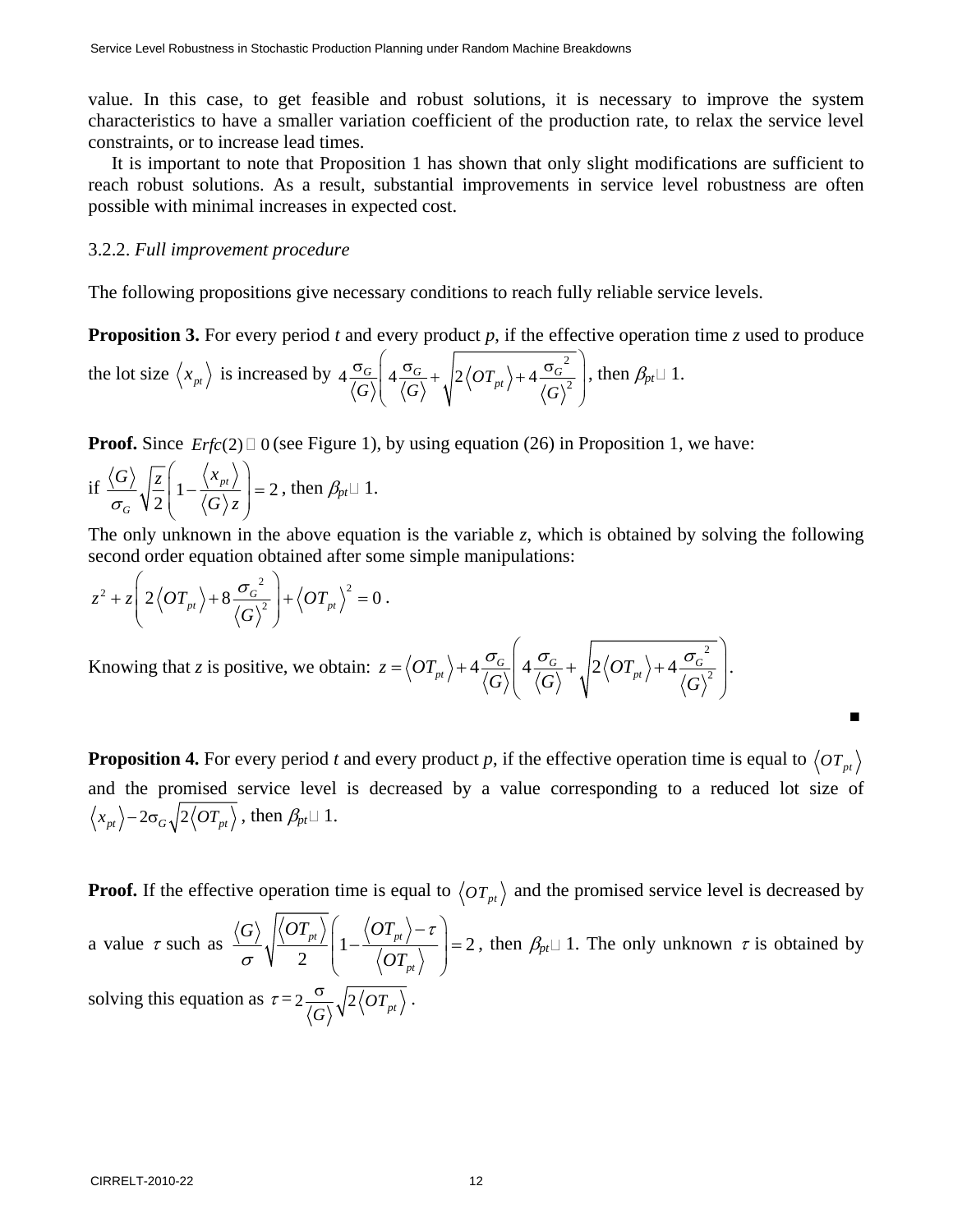■

# **4. Numerical example**

Let us consider a system having an average global production rate corresponding to 950 items/period, with  $\sigma_G = 20$  items<sup>2</sup>/period. The planning horizon *H* is 5 periods. The system has to produce two kinds of products in lots so that the demands are satisfied. For each product, the periodic demands are presented in Table 1. Table 2 gives the holding, backorder, set-up and production costs for each product. These costs are the same for all periods.

Table 1: Demands of products

| Period | Demand of product 1 $d_{1t}$ (items) | Demand of product 2 $d_{2t}$ (items) |
|--------|--------------------------------------|--------------------------------------|
|        | 500                                  | 500                                  |
|        | 480                                  | 490                                  |
|        | 480                                  | 500                                  |
|        | 470                                  | 470                                  |
|        | 480                                  | 480                                  |

Table 2: Cost data of products

| Product | Holding cost $(\$)$ | Backorder cost $(\$)$ Set-up cost $(\$)$ |     | Production cost $(\$)$ |
|---------|---------------------|------------------------------------------|-----|------------------------|
|         |                     |                                          | 500 |                        |
|         |                     |                                          | 500 |                        |

We consider that it is required to have  $SL_{pt} \ge 0.89$  and  $\beta_{pt} \ge 0.99$ . By solving the mean-value deterministic model without the constraints  $\beta_{pt} \ge 0.99$ , we obtain the optimal production plan and its corresponding service levels as given in Table 3. The total cost for this plan is 386700 \$.

Table 3: Optimal production plan

| Product 1 |            |       |           |                  |               |
|-----------|------------|-------|-----------|------------------|---------------|
| Period    | Production | Setup | Inventory | Backorder        | Service level |
|           | 450        |       | 0         | 50               | 0.9           |
|           | 478        |       |           | 52               | 0.89          |
|           | 487        |       |           | 45               | 0.9           |
|           | 464        |       |           | 51               | 0.89          |
| 5         | 479        |       |           | 52               | 0.89          |
| Product 2 |            |       |           |                  |               |
| Period    | Production | Setup | Inventory | <b>Backorder</b> | Service level |
|           | 500        |       |           |                  |               |
|           | 472        |       |           | 18               | 0.96          |
|           | 463        |       |           | 55               | 0.89          |
|           | 486        |       |           | 39               | 0.92          |
|           | 471        |       |           | 48               | 0.9           |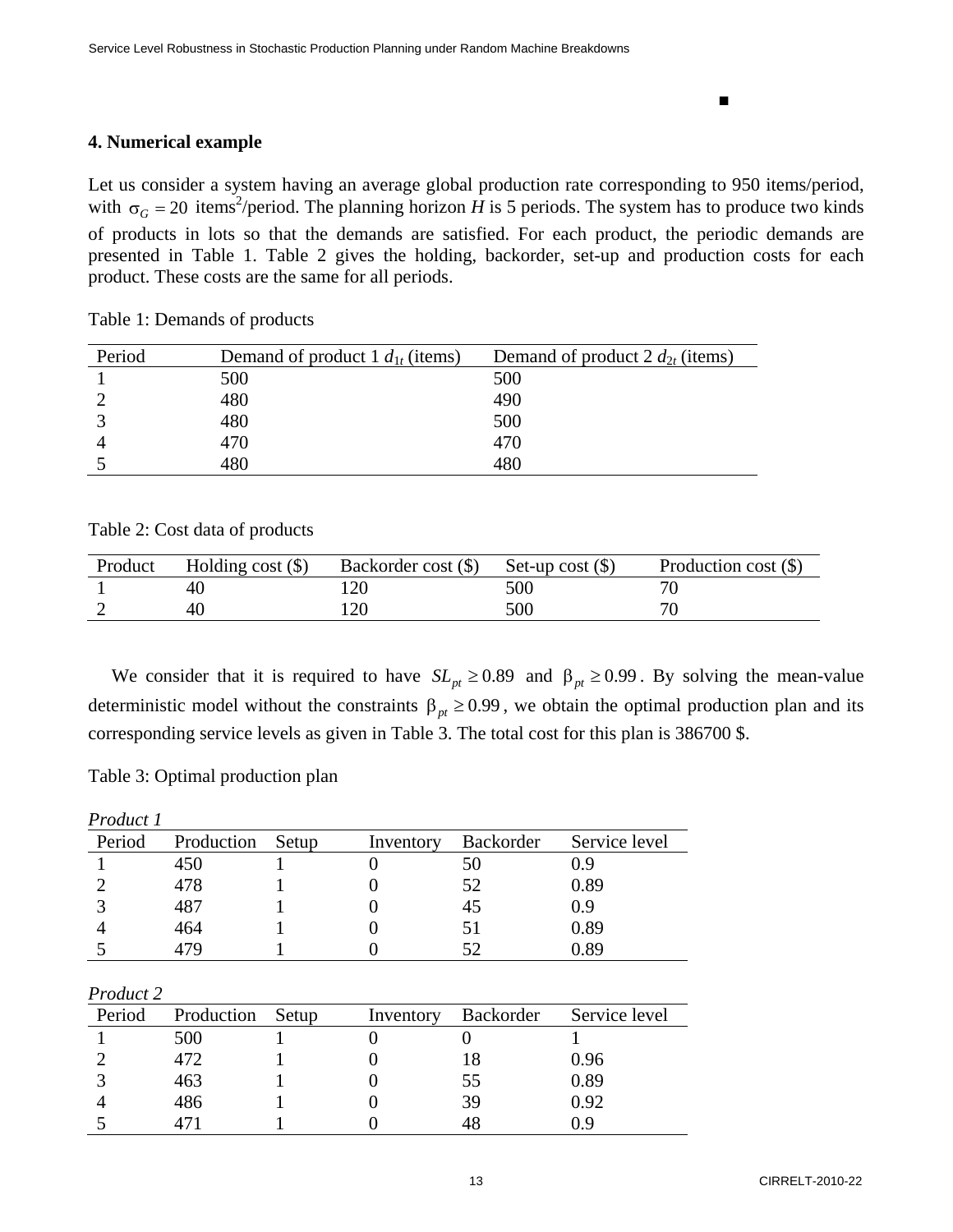However, from Proposition 2, each probability  $\beta_{pt}$  is equal to 50%. In order to satisfy the constraints  $\beta_{pt} \ge 0.99$ , an improvement procedure is then applied. Since  $\langle G \rangle \le \sum_{l=1}^{\lfloor N_p p \rfloor}$  $_{p\in P}\left\langle \mathcal{O}\mathcal{I}_{\textit{pt}}\right\rangle$ *x G*  $\leq \sum_{p \in P} \frac{\sqrt{\lambda p t}}{\langle O T_{nt} \rangle}$ , the system functions

during all the period and the effective operation time cannot be increased. As it is required to have  $\beta_{pt} \Box 1$ , Proposition 4 is used. Let consider that the manager wants to keep the service levels in Table 3. That is, for every period *t* and every product *p*, the effective operation time is kept equal to  $\langle OT_{pt}\rangle$ and the promised service level is decreased by a value corresponding to a reduced lot size of  $\langle x_{pt} \rangle - 2\sigma_G \sqrt{2 \langle \overline{OT_{pt}} \rangle}$  denoted by  $\langle x_{pt} \rangle$  in Table 4, where the promised (reduced) service level is also denoted by  $\overline{SL}_{pt}$ . Table 4 confirms that slight modifications are sufficient to reach solutions with robust service levels.

Table 4: Robust service level solution

| Product 1      |            |                             |           |  |
|----------------|------------|-----------------------------|-----------|--|
| Period         | Production | $\overrightarrow{x}_{pt}$ , | $SL_{pt}$ |  |
| $\mathbf{1}$   | 450        | 411                         | 0.82      |  |
| $\overline{2}$ | 478        | 437                         | 0.91      |  |
| 3              | 487        | 446                         | 0.93      |  |
| $\overline{4}$ | 464        | 426                         | 0.91      |  |
| 5              | 479        | 438                         | 0.91      |  |
| Product 2      |            |                             |           |  |
| Period         | Production | $\sigma_{pt}$ ,             | $SL_{pt}$ |  |
| $\mathbf{1}$   | 500        | 458                         | 0.92      |  |
| $\overline{2}$ | 472        | 432                         | 0.88      |  |
| 3              | 463        | 423                         | 0.85      |  |
| 4              | 486        | 445                         | 0.95      |  |
| 5              | 471        | 431                         | 0.9       |  |

#### **5. Conclusion**

In this paper, we studied a multi-period, multi-product production planning problem where machines are subjected to random failures and repairs. As a result, the production rate and the customer service level are random variables. In the proposed model, constraints were introduced to ensure that a pre-specified customer service level is met with high probability. A two-step optimization approach was proposed to solve this model. It incorporates, with a mean value deterministic model, an improvement method of the service level robustness. The obtained results are in accordance with the existing literature. It is shown that substantial improvements in service level robustness are often possible with minimal increases in expected cost. The importance of our contribution lies in the fact that, unlike classical stochastic optimization and robust optimization approaches, the proposed method is *not* a scenario-based one. Instead of using a number of generated scenarios, the proposed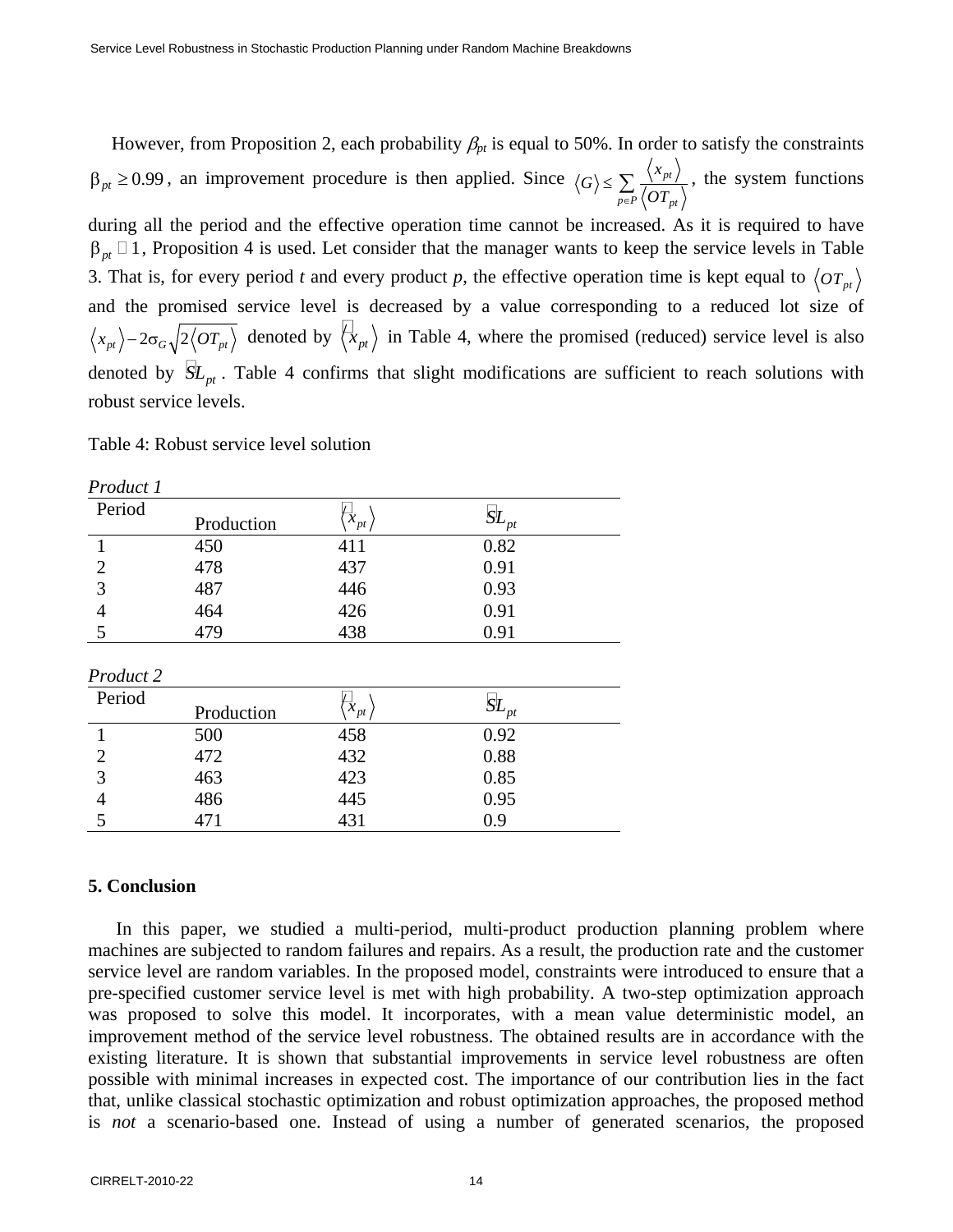optimization approach is based on the first passage time theory of a Wiener process to a boundary to take into account machine breakdowns. The resulting approach has then the advantage of being computationally tractable. The reason of making this possible is, of course, that the underlying process governing the behaviour of the machines has been characterized, in a way that has allowed the use of the first passage time theory in the context of drifted Brownian motion and inverse Gaussian distribution.

The application of the method to a real-life case study remains a perspective to investigate in a future work. For example, the results of the paper could be applied for sawmill production planning as in (Kazemi Zanjani et al., 2009, 2010). This necessitates data to characterize the random process of the sawing units. Future work will consider also the generalization of the proposed approach to deal with others sources of randomness such as yield, demand and prices. Furthermore, we are currently working on the integration of preventive maintenance planning into the production planning model developed in this paper.

# **Appendix –** *Detailed proof of Proposition 1*

*Step 1* – For asymptotically large times, invoking the central limit theorem, the cumulative production  ${x(t), t \ge 0 | x(0) = x_0}$  can be considered as a temporally homogeneous diffusion process following a stochastic differential equation of the form:

$$
\frac{d}{dt}x_{pt}(t) = \langle G \rangle + \sigma_G \xi(t) ; \ \ x(t=0) = 0 \text{ and } G(0) = g ,
$$

where  $\xi(t)$  is a stochastic process in the form of a white Gaussian Noise (WGN) of zero mean and unit variance. The fluctuations of *G*(*t*) can be characterized by a normal (Gaussian) law  $N(\langle G \rangle, \sigma_G^2)$ . The above equation is a *Langevin* equation, a type of stochastic differential equations well known in the literature of mathematic physics (Gardiner, 1983).

The time evolution of  $x(t)$  constitutes a (Markovian) diffusion process on  $\Box$ , and the transition probability density  $Prob\{x \le x(t) \le x + dx\} dx = P(x,t | x_0,0) dx$  obeys to an associated forward *Fokker-Planck* (FP) equation (Gardiner, 1983), also known as *Chapman-Kolmogorov*:

$$
\frac{\partial}{\partial t}P(x,t|x_0,0) = -\langle G \rangle \frac{\partial}{\partial x}P(x,t|x_0,0) + \frac{\sigma_G^2}{2} \frac{\partial^2}{\partial x^2}P(x,t|x_0,0).
$$

Due to the linearity of this equation, one immediately has:

$$
P(x,t/x_0,0) = \frac{1}{\sqrt{2\pi\sigma_G^2 t}} exp\left\{-\frac{\left(x-\langle G\rangle t\right)^2}{2\sigma_G^2 t}\right\}.
$$

Having  $P(x,t | x_0,0) = P(x,t | 0,0)$ , we adopt the notation  $P(x,t | x_0,0) = P(x-x_0,t) = P(x,t)$ .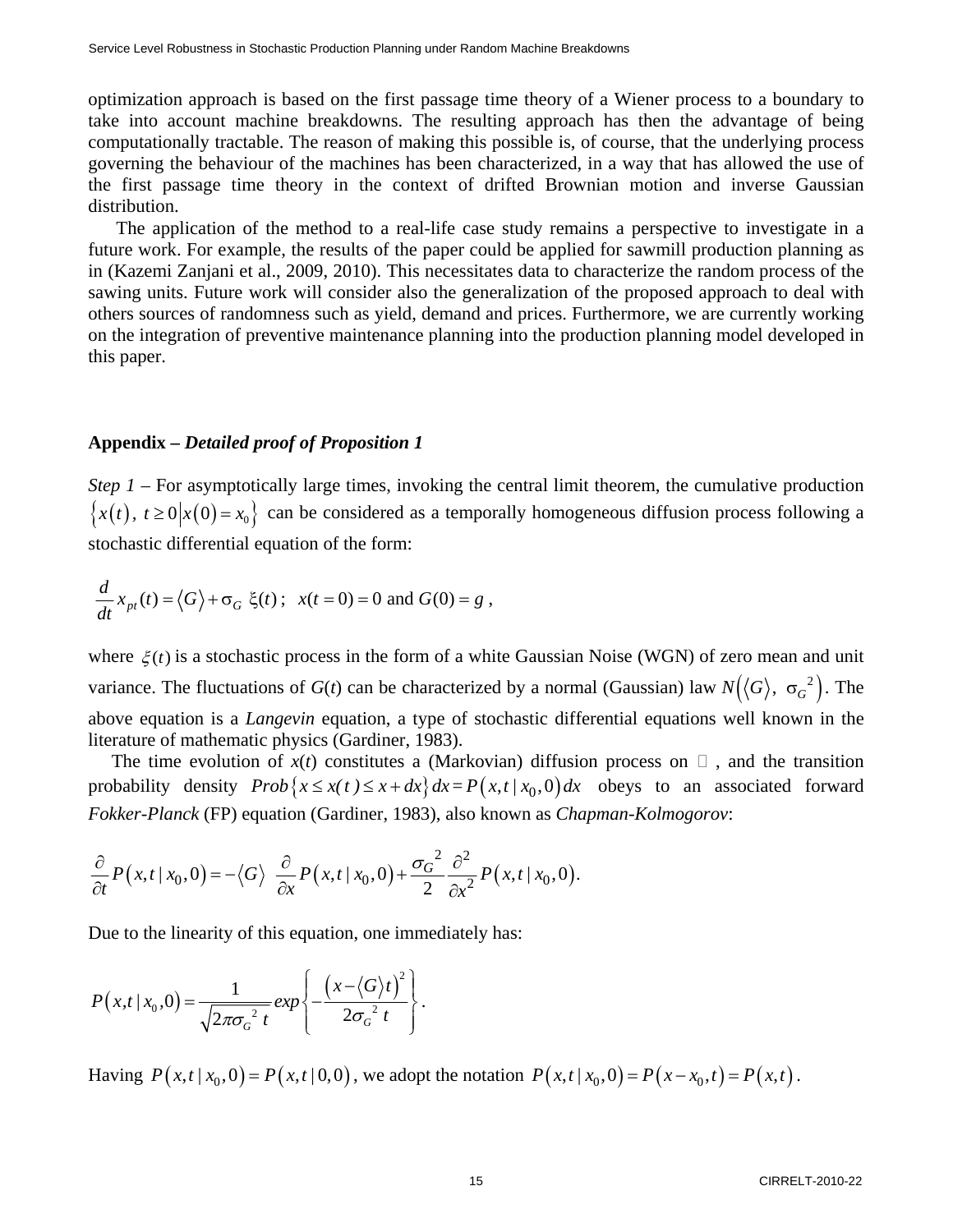*Step 2 – The calculation of*  $\beta_{pt}$  *relies on the determination of the first passage time of the stochastic* process  $x_{pt}(t) = x(t)$  to the boundary  $\langle x_{pt} \rangle$ , knowing the initial position (at t = 0) is  $x_0$ . The random time *OT<sub>pt</sub>* needed to complete a batch of size  $\langle x_{pt} \rangle$  is:

$$
OT_{pt} = \inf_{t>0} \left\{ t : x(t) \ge \langle x_{pt} \rangle \right\}, \text{ with } x(0) = x_0 < \langle x_{pt} \rangle.
$$

The associated probability density is written as:

$$
R(\langle x_{pt} \rangle, s \,|\, x_0, 0) ds = Prob\left\{s \leq OT_{pt} \leq s + ds\right\}.
$$

We have  $R(\langle x_{pt} \rangle, s/x_0, 0) = R(\langle x_{pt} \rangle - x_0, s/0, 0)$ , or simply  $R(\langle x_{pt} \rangle, s/0, 0) = R(\langle x_{pt} \rangle, s)$ .

The probability density  $R(\langle x_{pt} \rangle, s)$  can be given by solving the following equation (Siegert, 1951; Darling and Siegert, 1953):

$$
P(x,t) = \int_0^t R(\langle x_{pt} \rangle, s) P(x - \langle x_{pt} \rangle, t - s) ds.
$$

The above equation expresses the fact that the probability to transit form position  $0$  to position  $x$  at time *t* can be expressed by the probability to reach  $\langle x_{pt} \rangle$  at time *s* first (with  $s \le t$  and  $x \ge \langle x_{pt} \rangle$ ) and then from  $\langle x_{pt} \rangle$  to reach *x* in the remaining allotted time (*t*-*s*). This equation being a convolution, it can be solved by Laplace transformation which leads to an inverse Gaussian distribution with the density (Seshadri, 1993):

$$
R(\langle x_{pt} \rangle, s) = \frac{\langle x_{pt} \rangle}{\sqrt{2\pi \sigma_G^2 s^3}} \exp \left\{-\frac{(\langle x_{pt} \rangle - \langle G \rangle s)^2}{2\sigma_G^2 s}\right\}, \ s \ge 0.
$$

*Step 3* – The probability  $\beta_{pt}(z)$  is evaluated as  $Prob\left\{OT_{pt} \leq z\right\} = \int_{z}^{\infty} R\left(\langle x_{pt} \rangle, s\right) ds$ . Before approximating this integral, let us calculate the average and the variance of the operation time  $OT_{pt}$ , *i.e.*, the time to complete a lot of size  $\langle x_{pt} \rangle$ . They are given by:

$$
\left\langle OT_{pt}\right\rangle = \int_0^\infty t \left(R\left\langle x_{pt}\right\rangle, t\right) dt \, , \, \sigma_{OT_{pt}}^2 = \int_0^\infty t^2 \, R(\left\langle x_{pt}\right\rangle, t) \, dt - \left\langle OT_{pt}\right\rangle^2.
$$

We can straightforwardly obtain the following equations:

$$
\left\langle OT_{pt}\right\rangle = \frac{\left\langle x_{pt}\right\rangle}{\left\langle G\right\rangle}, \ \sigma_{OT_{pt}}^2 = \frac{{\sigma_G}^2}{{\left\langle G\right\rangle}^3} \left\langle x_{pt}\right\rangle.
$$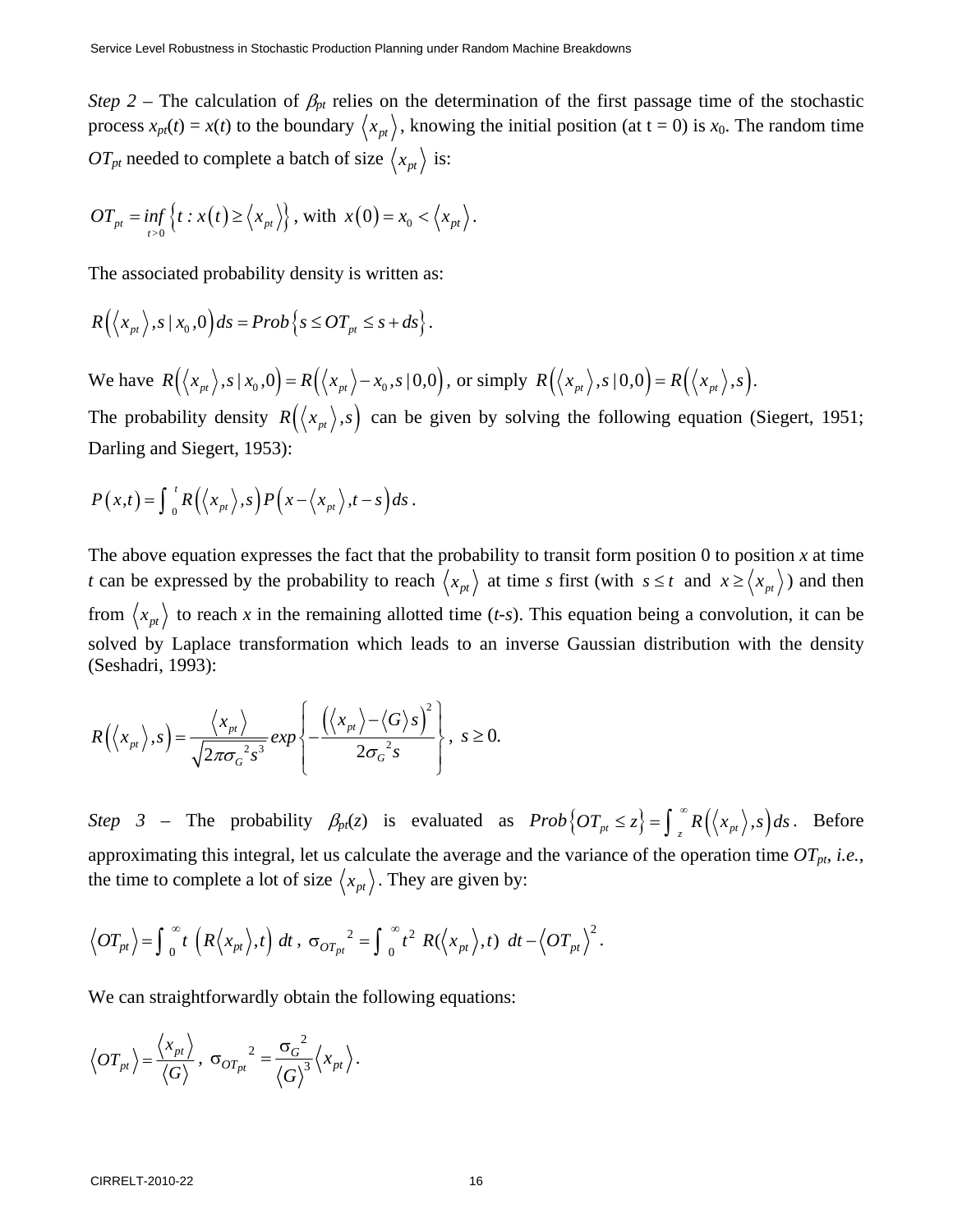The squared coefficient of variation for the time  $OT_{pt}$  is:

$$
CV_{OT_{pt}}^{2} = \frac{\sigma_{OT_{pt}}^{2}}{\langle OT_{pt}\rangle^{2}} = \frac{\sigma_{G}^{2}}{\langle x_{pt}\rangle \langle G\rangle}.
$$

Finally, we can write:

$$
\beta_{pt}(z) = \int_{z}^{\infty} \frac{\langle x_{pt} \rangle}{\sqrt{2\pi \sigma_{G}^{2} s^{3}}} exp \left\{ -\frac{(\langle x_{pt} \rangle - \langle G \rangle s)^{2}}{2\sigma_{G}^{2} s} \right\} ds.
$$

Let us introduce the following notations:  $a(z)$ 2  $1 - \frac{\sqrt{C_1 p_t}}{I}$ ,  $z \geq O T_{pt}$ *pt*  $a(z) = \Gamma \frac{z}{z-1} \left( 1 - \frac{\langle OT_{pt} \rangle}{z} \right)$ ,  $z \geq OT$  $\left|OT_{nt}\right\rangle$   $\left|7\right\rangle$   $z$  $(OT_{\alpha})$  $= \Gamma \frac{z}{\langle \overline{OT}_{pt} \rangle} \left( 1 - \frac{\langle \overline{OT}_{pt} \rangle}{z} \right)$ ,  $z \geq \overline{OT}_{pt}$  with  $\Gamma = \frac{1}{CV_{c}}$  $CV_{OT_{pt}}$  $\Gamma = \frac{1}{\pi r}$ .

Using Shuster's derivation (Shuster, 1968), the above equation can be rewritten, for  $z \geq \langle OT_{pt}\rangle$ , in the form:

$$
\beta_{pt}(z) = 1 - \frac{1}{2} Erfc\left(\sqrt{\frac{a(z)}{2}}\right) + \frac{1}{2}e^{2\Gamma} \cdot Erfc\left(\sqrt{\frac{a(z)}{2} + 2\Gamma}\right) \text{ with } Erfc(x) = \frac{2}{\sqrt{\pi}}\int_{x}^{\infty} \exp(-t^2) dt.
$$

Considering the case where the magnitude of the fluctuations is such that the coefficient of variation  $CV_{OT_{n}}$  is relatively small (i.e.,  $2\Gamma \gg 1$ ), and knowing from (Abramowitz and Stegun, 1964) that for

$$
x>0
$$
,  $Erfc(x)$  is bounded such as  $\left(\frac{2}{\sqrt{\pi}}\right) \frac{e^{-x^2}}{x + \sqrt{x^2 + 2}} < Erfc(x) \le \left(\frac{2}{\sqrt{\pi}}\right) \frac{e^{-x^2}}{x + \sqrt{x^2 + \frac{4}{\pi}}},$  the above

equation of  $\beta_{pt}(z)$  can be approximated by neglecting the last term, in the form of:

$$
\beta_{pt}(z) \Box 1 - \frac{1}{2} Erfc\left(\frac{1}{CV_{OT_{pt}}}\sqrt{\frac{z}{2\left\langle OT_{pt}\right\rangle}}\left(1 - \frac{\left\langle OT_{pt}\right\rangle}{z}\right)\right),\,
$$

which is equivalent to equation  $(26)$  in Proposition 1.

#### **Acknowledgement**

The author would like to thank the editor, and the anonymous referees for their constructive comments and recommendations which have improved the presentation of this paper. He would like to thank also the *Natural Sciences and Engineering Research Council of Canada* (NSERC) for financial support.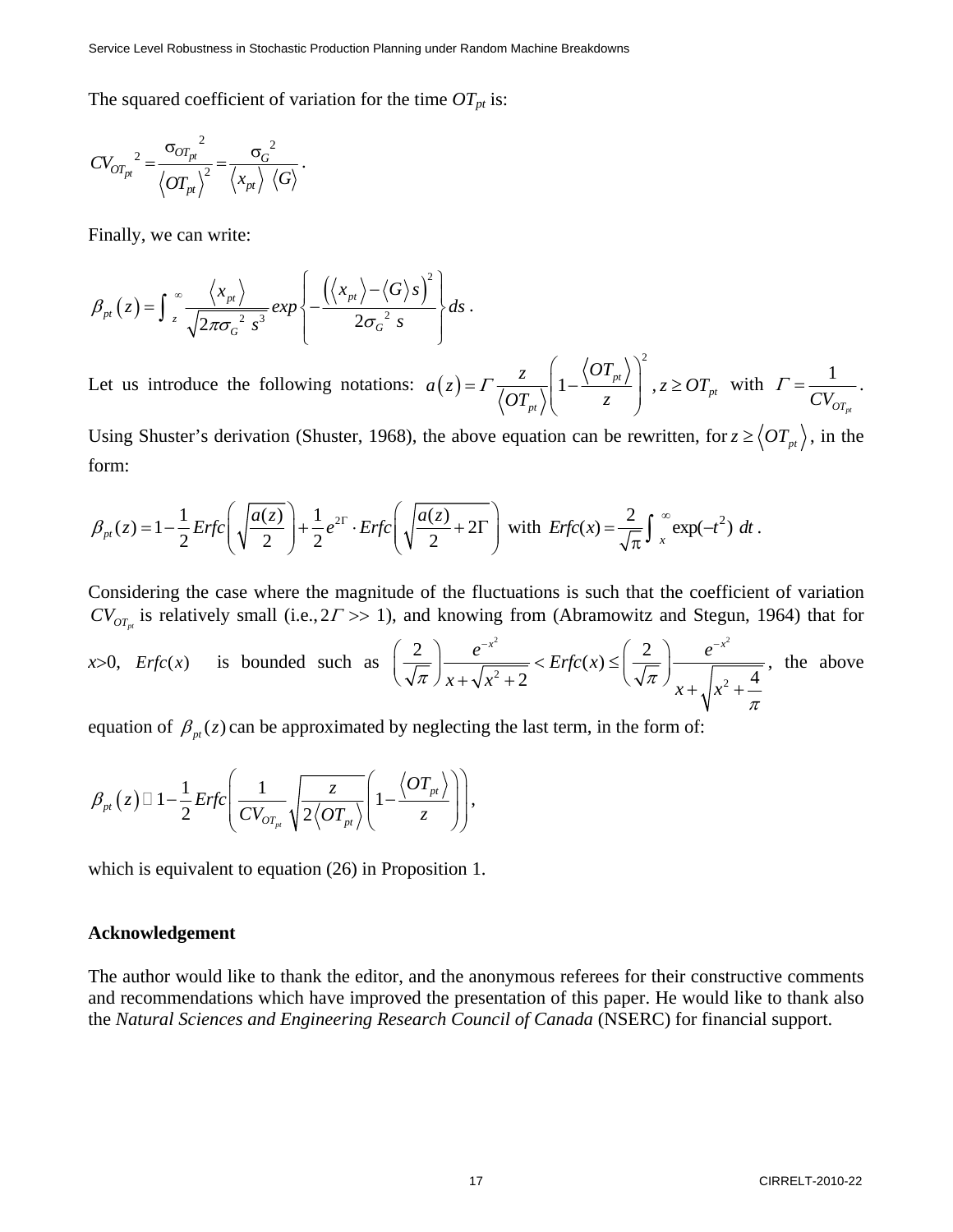# **References**

- Abramowitz, M., Stegun, I., 1964. Handbook of Mathematical Functions. National Bureau of Standards, Applied Mathematics Series 55, U.S. Government Printing Office, Washington, D.C.
- Alfieri, A., Brandimarte, P., 2005. Stochastic programming models for manufacturing applications: a tutorial introduction, In: A. Matta and Q. Semeraro, eds. Design of advanced manufacturing systems, models for capacity planning in advanced manufacturing systems. Dordrecht, Netherlands: Springer, 73–124.
- Askin, R., 1981. A procedure for production lot sizing with probabilistic dynamic demand. AIIE Transactions 13, 132–137.
- Bachelier, L., 1900. Théorie de la spéculation. Annales des Sciences de l'École Normale Supérieure, Paris, 17 (3), 21–86.
- Birge, J.R., Louveaux, F., 1997. Introduction to stochastic programming. New York: Springer.
- Bookbinder, J., Tan, J.-Y., 1988. Strategies for the probabilistic lot-sizing problem with service-level constraints. Management Science 34, 1096–1108.
- Chen, H., Chang, K.-H., Cheng, L., 2004. Estimation of means and covariances of inverse-Gaussian order statistics. European Journal of Operational Research, 155 (1), 154–169.
- Chew, E.P., Johnson, L.A., 1996. Service level approximations for multiechelon inventory systems, European Journal of Operational Research 91, 440–455.
- Cho, D.I. Parlar, M., 1991. A survey maintenance model for multi-unit systems. European Journal of Operational Research 51 (1), 1–23.
- Ciprut, P., Hongler, M.-O., Salama, Y., 1999. On the variance of the production output of transfer lines. IEEE Transactions on Robotics and Automation 15, 33–43.
- Dallery, Y., Gershwin, S.B., 1992. Manufacturing Flow Line Systems: A Review of Models and Analytical Results. Queueing Systems: Theory and Applications, Special Issue on Queueing Models of Manufacturing Systems 12, 3–94.
- Dantzig, G.B., 1955. Linear programming under uncertainty. Management Science 1 (3–4), 197–206.
- Darling, D.A., Siegert, A.J.-F., 1953. The first Passage Problem for a Continuous Markov Process. Annals of Mathematical Statistics 24 (4), 624–639.
- Dekker, R., 1996. Application of maintenance optimization models : a review and analysis. Reliab. Eng. Syst. Saf. 51 (3), 229 – 240.
- Escudero, L.F., et al., 1993. Production planning via scenarios. Annals of Operations Research 43 (6), 309–335.
- Gardiner, C. W., 1983. Handbook of Stochastic Methods for Physics, Chemistry and the Natural Sciences. Springer-Verlag, Berlin.
- Hausman, W. H., Lee, H. L., Zhang, A. X., 1998. Joint demand fulfilment probability in a multi-item inventory system with independent order-up-to policies. European Journal of Operational Research 109, 646–659.
- Kall, P., Mayer, J., 2005. Stochastic linear programming. Springer's International Series. New York: Springer.
- Kall, P., Wallace, S.W., 1994. Stochastic programming. New York: John Wiley & Sons.
- Kazemi Zanjani, M., Nourelfath, M., Aït-Kadi, D., 2009. A multi-stage stochastic programming approach for production planning with uncertainty in the quality of raw materials and demand. International Journal of Production Research. Under press.
- Kazemi Zanjani, M., Aït-Kadi, D., Nourelfath, M., 2010. Robust production planning in a manufacturing environment with random yield. European Journal of Operational Research 201, 882–891.
- Lee, H.H., 2008. The investment model in preventive maintenance in multi-level production systems. International Journal of Production Economics 112, 816–828.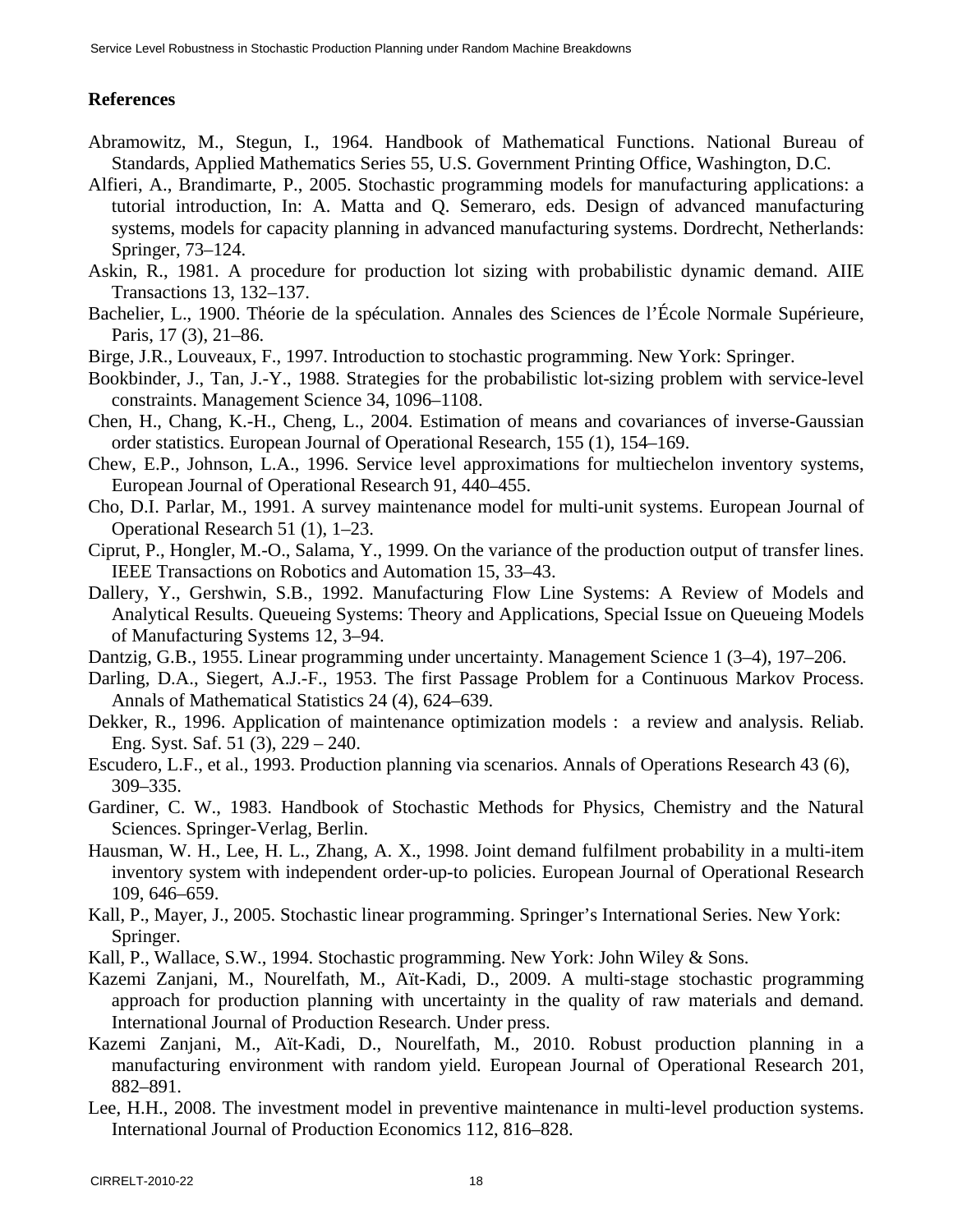- Leung, S.C.H., Tsang, S.O.S., Ng, W.L., Wu, Y., 2007. A robust optimization model for multi-site production planning problem in an uncertain environment. European Journal of Operational Research 181 (1), 224–238.
- Leung, S.C.H., Wu, Y., 2004. A robust optimization model for stochastic aggregate production planning. Production Planning and Control 15 (5), 502–514.
- Marseguerra M., Zio E., Podofillini L., Coit, D.W., 2005. Optimal design of reliable network systems in presence of uncertainty. IEEE Transactions on Reliability 54 (2), 243–253.
- Mula, J., et al., 2006. Models for production planning under uncertainty: a review. International Journal of Production Economics 103 (1), 271–285.
- Mulvey, J.M., Vanderbei, R.J., Zenios, S.A., 1995. Robust optimization of large-scale systems. Operations Research 43 (2), 264–281.
- Nourelfath, M., Hongler, M.-O., 2004. Analytical results for the performance evaluation of failureprone production systems. 5ème Conférence Internationale de Modélisation et de SIMulation (MOSIM'04). Nantes 1-3 septembre, 529–536.
- Panda, D., Kar, S., Maity, K., Maiti, M., 2008. A single period inventory model with imperfect production and stochastic demand under chance and imprecise constraints. European Journal of Operational Research 188, 121–139.
- Sana, S. S., 2010. An economic production lot size model in an imperfect production system. European Journal of Operational Research 201, 158–170.
- Schrödinger, E., 1915. Zur Theorie der Fall- und Steigversuche an Teilchen mit Brownscher Bewegung. Physikalische Zeitschrift 16, 289–295.
- Seshadri, V., 1993. The Inverse Gaussian Distribution A Case Study in Exponential Families. Oxford Science Publications, Oxford.
- Shapiro, J. F., 1993. Mathematical programming models and methods for production planning and scheduling, in Handbooks in Operations Research and Management Science 4, Logistics of Production and Inventory, S. C. Graves, A. H. G. Rinnooy Kan, and P. H. Zipkin, Eds: North-Holland.
- Shuster, J. J., 1968. On the inverse Gaussian distribution function. Journal of the American Statistical Association 63, 1514–1516.
- Siegert, A.J.F., 1951. On the first passage time probability problem. Physical Review 81, 617–623.
- Sipper, D., Bulfin R., 1997. Production: planning, control and integration, McGraw-Hill.
- Silver, E., 1978. Inventory control under a probabilistic, time-varying, demand pattern. AIIE Transactions 10, 371–379.
- Smoluchowski, M. V. 1915. Notiz über die Berechning der Brownschen Molkularbewegung bei des Ehrenhaft-millikanchen Versuchsanordnung. Physikalische Zeitschrift 16, 318–321.
- Sox, C., 1997. Dynamic lot sizing with random demand and non-stationary costs. Operations Research Letters 20, 155–164.
- Tan, B., 1999. Variance of the output as a function of time: Production line dynamics. European Journal of Operational Research 117, 470–484.
- Tarim, S., Kingsman, B., 2004. The stochastic dynamic production/inventory lot-sizing problem with service-level constraints. International Journal of Production Economics 88, 105–119.
- Tarim, S., Kingsman, B., 2006. Modelling and computing (*Rn*,*Sn*) policies for inventory systems with non-stationary stochastic demands. European Journal of Operational Research 174, 581–599.
- Tempelmeier, H., 2007. On the stochastic uncapacitated dynamic single-item lotsizing problem with service level constraints, European Journal of Operational Research 181, 184–194.
- Tweedie, M. C. K., 1957a. Statistical properties of inverse Gaussian distributions, I. Annals of Mathematical Statistics 28, 362–377.
- Tweedie, M. C. K., 1957b. Statistical properties of inverse Gaussian distributions, II. Annals of Mathematical Statistics 28, 696–705.